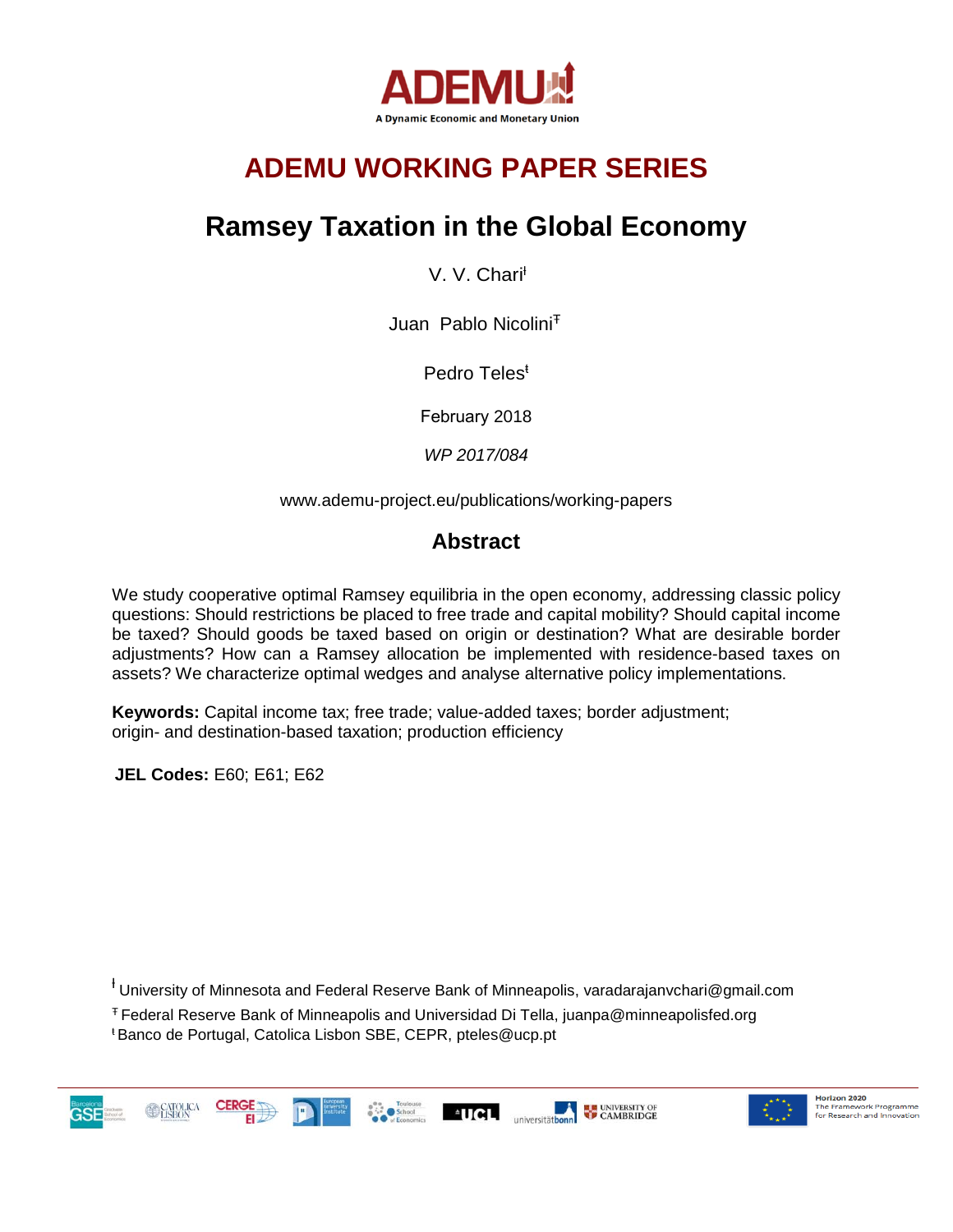

### **Acknowledgments**

We thank Charles Brendon, Isabel Correia and Dejanir Silva for very helpful discussions. Chari thanks the NSF for supporting the research in this paper and Teles acknowledges the support of FCT as well as the ADEMU project, 'A Dynamic Economic and Monetary Union', funded by the European Union's Horizon 2020 programme under grant agreement 649396. The views expressed herein are those of the authors and not necessarily those of the Federal Reserve Bank of Minneapolis, the Federal Reserve System, Banco de Portugal, or the European System of Central Banks.

This is an Open Access article distributed under the terms of the Creative Commons Attribution License Creative Commons Attribution 4.0 International, which permits unrestricted use, distribution and reproduction in any medium provided that the original work is properly attributed.



\_\_\_\_\_\_\_\_\_\_\_\_\_\_\_\_\_\_\_\_\_\_\_\_\_





The ADEMU Working Paper Series is being supported by the European Commission Horizon 2020 European Union funding for Research & Innovation, grant agreement No 649396.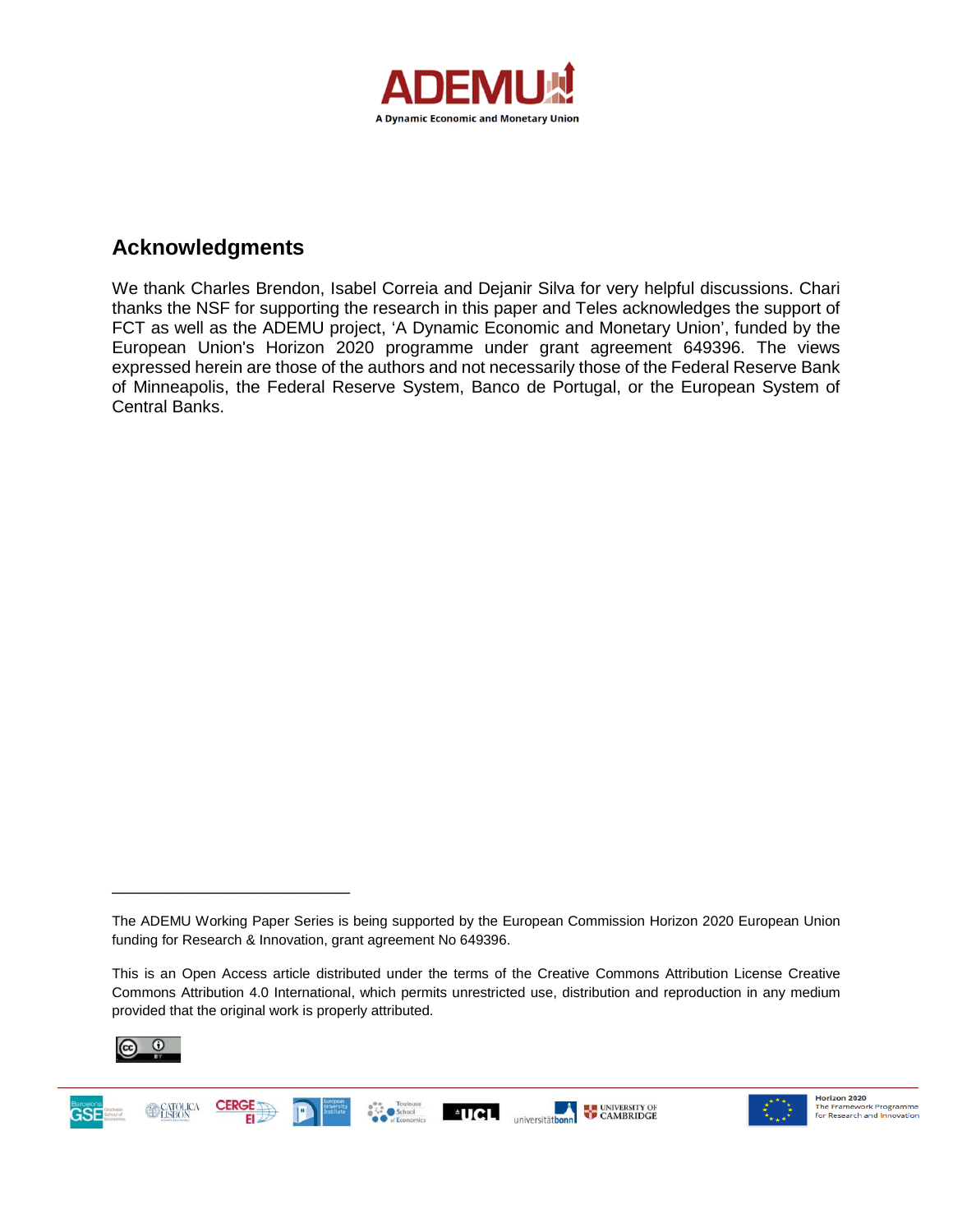### 1 Introduction

In this paper we study cooperative Ramsey equilibria in the open economy, addressing classic policy questions such as: Should restrictions be placed on free trade and capital mobility? Should capital income be taxed? Should goods be taxed based on origin or destination? What are desirable border adjustments? How can the Ramsey equilibrium be implemented with residence-based taxation of asset income?

We take the Ramsey approach to optimal taxation, in that the tax system is exogenously given. We consider taxes widely used in practice in developed economies. Those include consumption and labor income taxes, taxes on capital income, equity returns, and returns on foreign assets, as well as value-added taxes with and without border adjustments. As is well known, many tax policies yield the same distortions, and the theory pins down those distortions in choices. Following the public finance literature, we refer to these distortions as wedges.

The first main question we address is, what are the optimal wedges? In particular, we ask whether the Ramsey equilibrium yields intertemporal wedges. If it does, we say that future capital is taxed. If it does not, we say that future capital is not taxed. No intertemporal wedges implies that intratemporal wedges are constant over time. This means that uniform taxation is optimal. We also ask whether the Ramsey allocations distort conditions for production efficiency associated with free trade. The second main question addressed in this paper is, how can the optimal wedges be implemented? We consider implementations that, we believe, are of interest to policy design.

The model is a neoclassical growth model with two countries with intermediate goods that are traded internationally, as in Backus, Kehoe, and Kydland (1994). A useful feature of the model is that it nests the closed economy neoclassical growth model. We characterize the optimal cooperative Ramsey allocations and determine what are optimal inter- and intratemporal wedges as well as wedges on the movement of goods across borders. We determine the minimal set of fiscal instruments that implement those allocations and study alternative sets of instruments that implement those same allocations.

For general preferences, capital should not be taxed in the steady state, and there is no presumption that it ought to be taxed along the transition. A subsidy may be optimal. Another main result is that free trade, required for production efficiency, is also optimal. In addition, for standard macro preferences with constant elasticities, it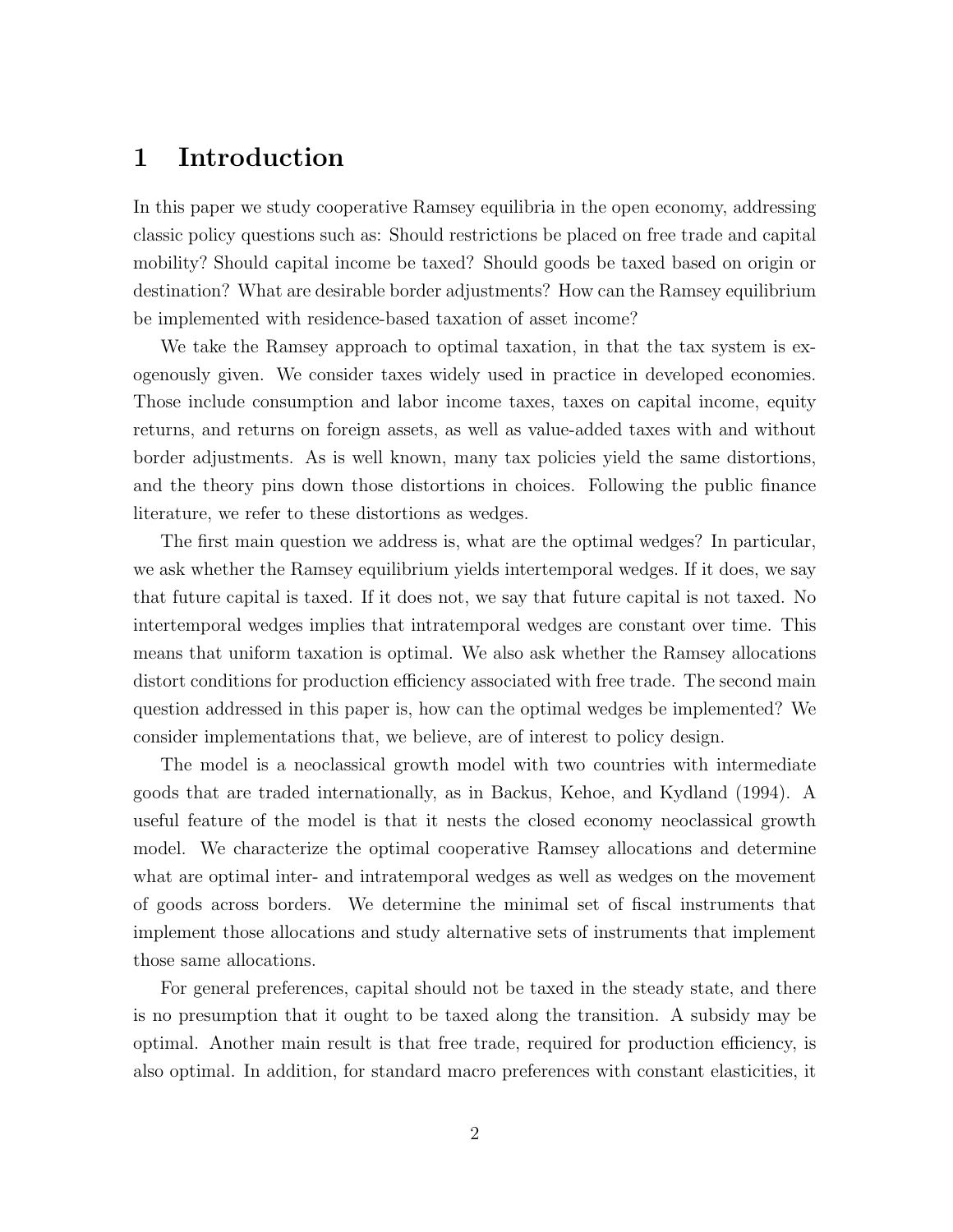is not optimal to ever impose intertemporal wedges, meaning that it is not optimal to tax capital. This result holds for the steady state but also for the transition.

A minimal set of instruments to implement the Ramsey allocation are consumption and labor income taxes. There is no need for taxes on income from assets.<sup>1</sup> For standard macro preferences, only a constant tax on either labor or consumption, possibly different across countries, is necessary to implement the Ramsey allocation.

We move on to study alternative implementations in which assets are taxed. We construct a residence-based tax system with capital income taxes on firms and a country-specific, common tax on equity returns and returns from foreign assets. These taxes, together with either a labor income tax or a consumption tax, implement the Ramsey allocation. Capital income taxes are optimally set to zero. We also consider alternative ways of taxing goods, in particular, value-added taxes with and without border adjustments. A tax system with value-added taxes with border adjustments is equivalent to the system with consumption taxes. However, a value-added tax without border adjustment in general would distort the allocation of capital across countries. Compensating, time-varying tariffs can undo those distortions. We discuss the implications of these results for the desirability of origin- versus destination-based taxation of consumption.

There is a literature on value-added taxes with and without border adjustments.<sup>2</sup> Grossman (1980), and Feldstein and Krugman (1990) show in static models that border adjustments are irrelevant.<sup>3</sup> Barbiero, Farhi, Gopinath, and Itskhoki (2017) make the same point in a dynamic model with labor only. In our model with capital, border adjustments matter.

Because the neoclassical growth model is nested in the open economy model we study, the results on intertemporal and intratemporal wedges also apply in the closed economy model. So in the closed economy there is also no presumption that capital income should be taxed, not only in the steady state but also along the transition. This result is in contrast with influential results in the literature on the optimal taxation of capital. Chamley (1986) and Judd (1985) show that capital should be taxed at its maximum level initially and for a number of periods. Bassetto and Benhabib (2006)

<sup>1</sup>This does not mean that capital is not taxed, since intertemporal distortions may be optimal along the transition for general preferences.

<sup>&</sup>lt;sup>2</sup>See Auerbach, Devereux, Keen, and Vella (2017) for a policy evaluation of the recent destinationbased cash flow tax proposal.

 ${}^{3}$ See also Dixit (1985).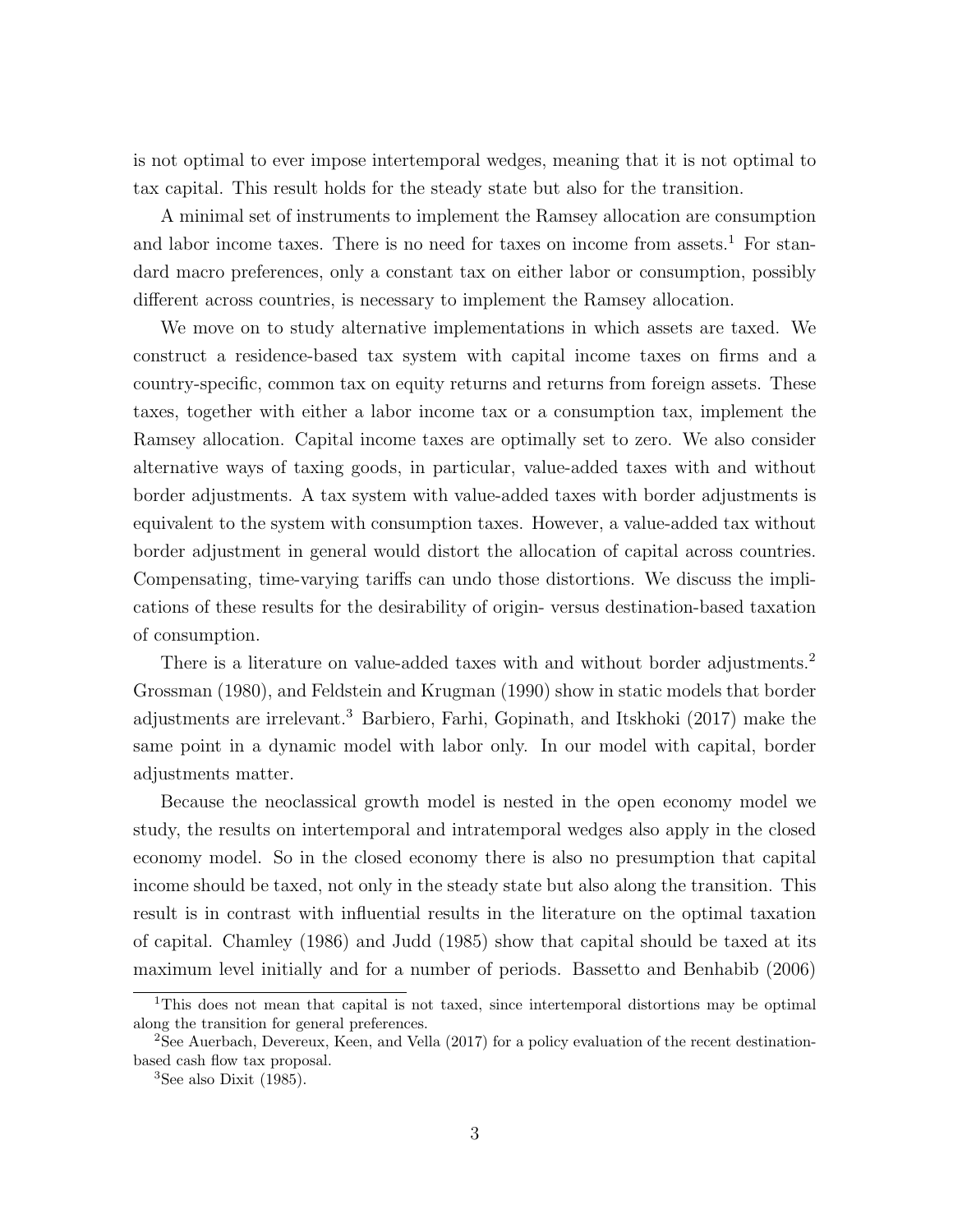and Straub and Werning  $(2015)$  show that full taxation of capital can last forever.<sup>4</sup> This literature leads to the presumption that capital taxes should be high at least for some time. Two assumptions are important for the contrasting results. The first assumption concerns the confiscation of initial wealth. We assume, in line with Armenter (2008), that confiscation is restricted both directly and indirectly through valuation effects. The literature instead only restricts direct confiscation. The second assumption is on the available instruments. In contrast with the literature, we allow for a rich set of fiscal instruments.<sup>5</sup> The contrasting results are explained in detail in a companion paper on capital taxation in the closed economy by Chari, Nicolini and Teles (2016).

Chari et al. (2016) also show, extending results in Werning (2007), that heterogeneity in initial endowments of capital does not affect the optimal wedges. They also relate the results on the optimal taxation of capital to the ones on uniform commodity taxation in Atkinson and Stiglitz (1972) and optimality of production efficiency in Diamond and Mirrlees (1971).

The paper is organized as follows. In Section 2, we present the two-country economy model with consumption and labor income taxes. We compute optimal Ramsey allocations, show that trade should not be restricted, and show that, for standard macro preferences, capital should never be taxed. In Section 3, we consider alternative tax systems that implement the same Ramsey optimal allocation. We first consider a common tax on income from domestic equity and from foreign assets, together with a profit tax (Section 3.1). We also discuss alternative ways of taxing consumption through value-added taxes with and without border adjustment (Sections 3.2 and 3.3). Section 4 concludes.

### 2 A two-country economy

There are two countries in this economy indexed by  $i = 1, 2$ . The preferences of a representative household in each country are over consumption  $c_{it}$  and labor  $n_{it},$ 

<span id="page-4-0"></span>
$$
U^{i} = \sum_{t=0}^{\infty} \beta^{t} u^{i} (c_{it}, n_{it}), \qquad (1)
$$

<sup>4</sup>Other relevant literature includes Chari, Christiano, Kehoe (1994), Atkeson, Chari and Kehoe (1999), Coleman (2000), Judd (1999, 2002), and Lucas and Stokey (1983).

<sup>5</sup>With a rich set of instruments, if indirect confiscation through valuation effects was allowed for, it would distort capital accumulation in the first period only.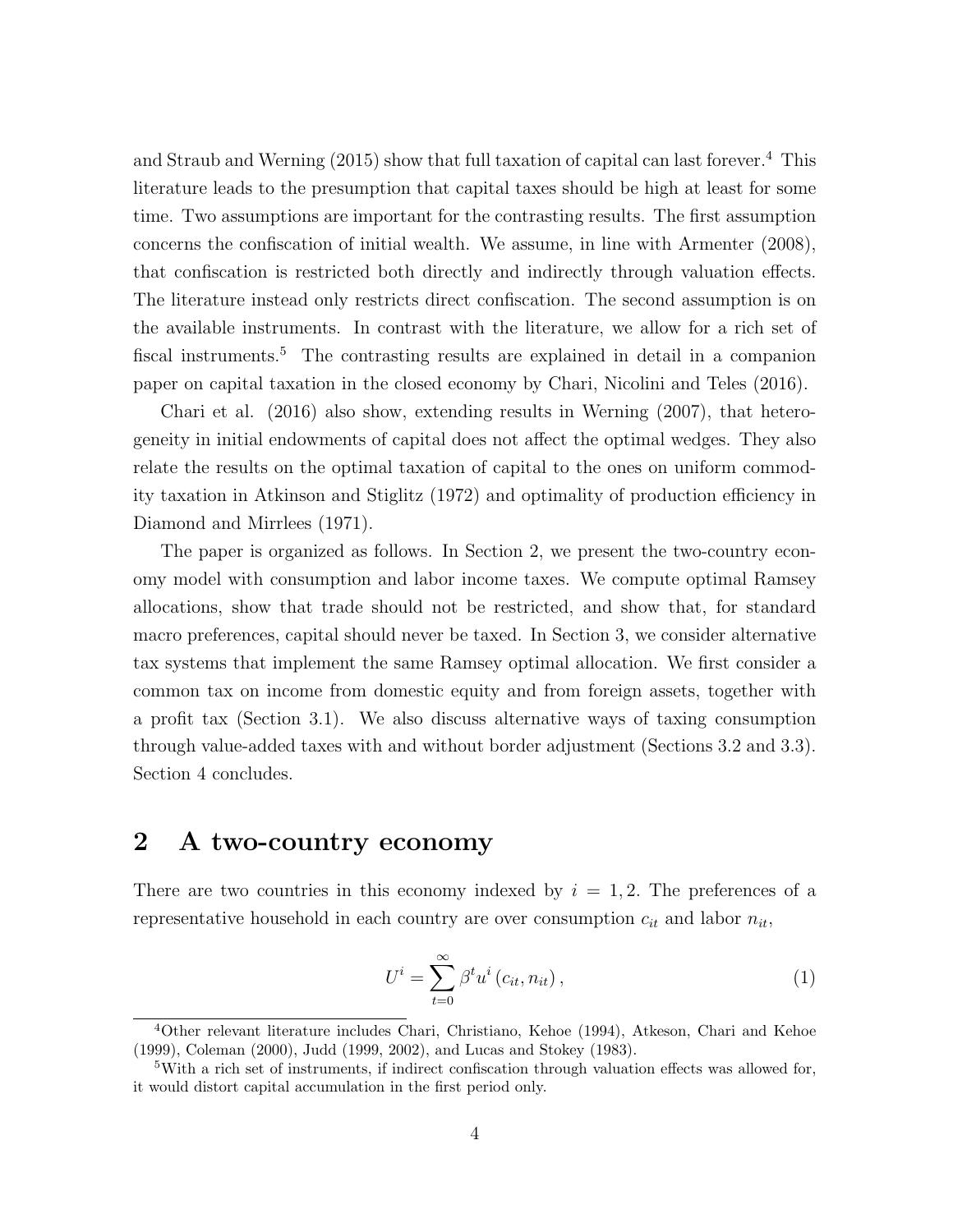satisfying the usual properties.

Following Backus, Kehoe and Kydland (1994) only intermediate goods are traded. Final goods are not traded.

Each country,  $i = 1, 2$ , produces a country specific intermediate good,  $y_{it}$ , according to a production technology given by

<span id="page-5-4"></span>
$$
y_{i1t} + y_{i2t} = y_{it} = F^i(k_{it}, n_{it}),
$$
\n(2)

where  $y_{ijt}$  denotes the quantity of intermediate goods produced in country i and used in country  $j = 1, 2, k_{it}$  is the capital stock,  $n_{it}$  is labor input and  $F^i$  is constant returns to scale. The intermediate goods produced by each country are used to produce a country specific final good that can be used for private consumption,  $c_{it}$ , public consumption,  $g_{it}$ , and investment,  $x_{it}$ , according to

<span id="page-5-6"></span>
$$
c_{it} + g_{it} + x_{it} \le G^i(y_{1it}, y_{2it}), \qquad (3)
$$

where  $G^i$  is constant returns to scale. Capital accumulates according to the law of motion

<span id="page-5-5"></span>
$$
x_{it} = k_{it+1} - (1 - \delta) k_{it}.
$$
\n(4)

If lump sum taxes and transfers across countries are available, the allocations on the Pareto frontier satisfy the following efficiency: conditions,

<span id="page-5-0"></span>
$$
-\frac{u_{ct}^i}{u_{nt}^i} = \frac{1}{G_{i,t}^i F_{nt}^i}, i = 1, 2
$$
\n(5)

<span id="page-5-2"></span>
$$
\frac{u_{c,t}^i}{\beta u_{c,t+1}^i} = 1 - \delta + G_{i,t+1}^i F_{kt+1}^i, \ i = 1, 2
$$
\n<sup>(6)</sup>

<span id="page-5-1"></span>
$$
\frac{G_{j,t}^1}{G_{j,t+1}^1} \left[ G_{1,t+1}^1 F_{k,t+1}^1 + 1 - \delta \right] = \frac{G_{j,t}^2}{G_{j,t+1}^2} \left[ G_{2,t+1}^2 F_{k,t+1}^2 + 1 - \delta \right], \ j = 1, 2 \tag{7}
$$

<span id="page-5-3"></span>
$$
\frac{G_{1,t}^1}{G_{1,t}^2} = \frac{G_{2,t}^1}{G_{2,t}^2},\tag{8}
$$

which, together with the resource constraints, characterize the Pareto frontier.

The conditions above mean that there are no intratemporal wedges (conditions  $(5)$ ), no intertemporal wedges ((conditions [\(7\)](#page-5-1)), and no production distortions (conditions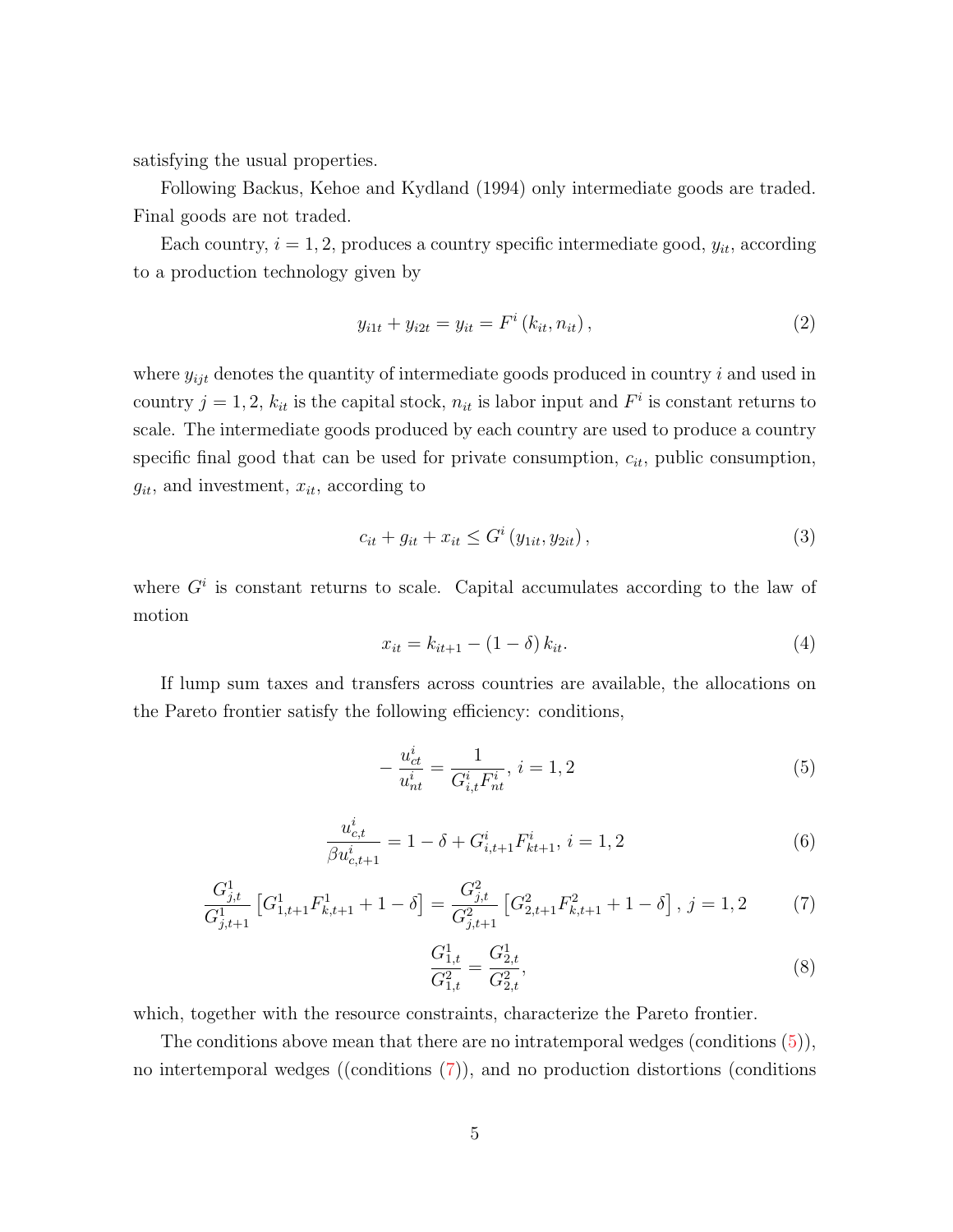$(6)$  and  $(8)$ ). Conditions  $(5)$  set the marginal rate of substitution between consumption and labor equal to the marginal productivity in each country. Conditions [\(6\)](#page-5-2) equate the intertemporal marginal rate of substitution to the marginal productivity of capital. Conditions [\(7\)](#page-5-1) equate the marginal rates of transformation of the same intermediate good in the two countries, and conditions [\(8\)](#page-5-3) equate the marginal rates of technical substitution for the two intermediate goods.

We can use the intratemporal and intertemporal conditions,  $(5)$  and  $(6)$ , to write the intertemporal condition for labor,

<span id="page-6-0"></span>
$$
\frac{u_{nt}^i}{\beta u_{n,t+1}^i} = \frac{G_{i,t}^i F_{nt}^i}{G_{i,t+1}^i F_{n,t+1}^i} \left[1 - \delta + G_{i,t+1}^i F_{kt+1}^i\right], i = 1, 2.
$$
\n(9)

We explicitly characterize this intertemporal labor margin because are interested in understanding when it is optimal not to distort this margin.

Next we consider an economy with distorting taxes. Throughout we allow for transfers across governments.<sup>6</sup> We begin by considering only country-specific consumption and labor income taxes. We then include a richer tax system with alternative taxes and discuss alternative implementations.

## 2.1 Competitive equilibria with consumption and labor income taxes

We now describe a competitive equilibrium with taxes in which governments finance public consumption and initial debt with proportional taxes on consumption and labor income,  $\tau_{it}^c$  and  $\tau_{it}^n$ , as well as a tax on initial wealth,  $l_{i0}$ .

Each country has two types of firms. Given that the technologies are constant returns to scale, we assume, without loss of generality, that there are two types of representative firms. The *intermediate good firm* in each country uses the technology in [\(2\)](#page-5-4) to produce the intermediate good using capital and labor, purchases investment goods, and accumulates capital according to  $(4)$ . Let  $V_{i0}$  be the value of the firm in period zero after the dividend paid in that period,  $d_{i0}$ . The intermediate good firm

 $6W$ e solve for the whole Pareto frontier. It can be shown that there are welfare weights such that transfers are zero.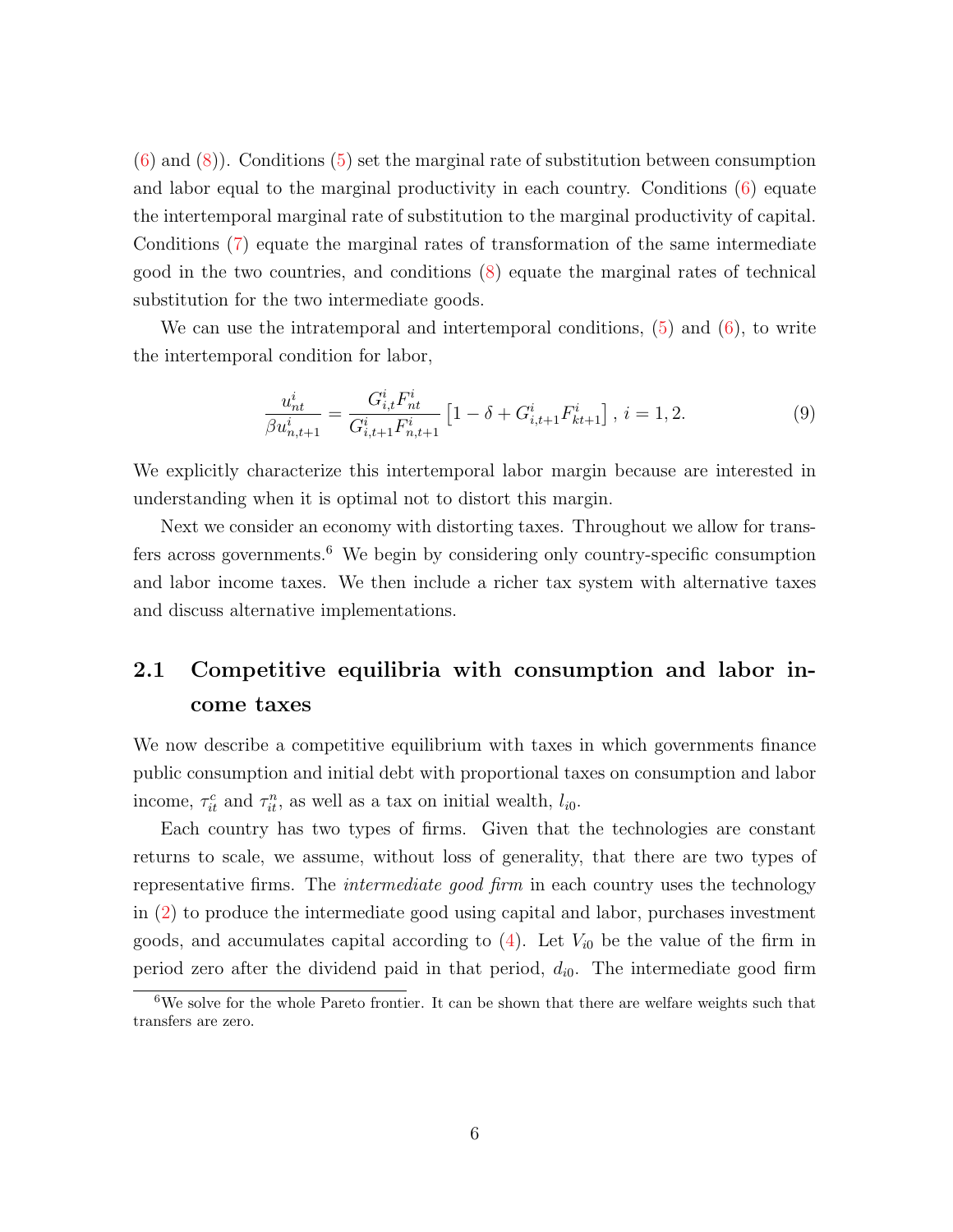maximizes the value of dividends

<span id="page-7-1"></span>
$$
V_{i0} + d_{i0} = \sum_{t=0}^{\infty} Q_t \left[ p_{it} \left( y_{i1t} + y_{i2t} \right) - w_{it} n_{it} - q_{it} x_{it} \right]
$$
 (10)

subject to [\(2\)](#page-5-4) and [\(4\)](#page-5-5), where  $p_{it}$  is the price of the intermediate good in units of a numeraire (or common money across countries) at  $t$ ,  $w_{it}$  is the wage rate, and  $q_{it}$  is the price of investment, or equivalently of the final good, all in units of the same numeraire.  $Q_t$  is the intertemporal price of the common numeraire at time t in units of the numeraire at zero  $(Q_0 = 1)$ . Because the intermediate goods are traded, and there are no tariffs, the prices of each of the intermediate goods are the same in the two countries.

If we define  $r_{t+1}^f$  to be the return on one period bonds in units of the numeraire between period t and  $t + 1$ , then it must be the case that

$$
\frac{Q_t}{Q_{t+1}} = 1 + r_{t+1}^f, \text{ for } t \ge 0.
$$
\n(11a)

The final goods firm in each country uses the technology in [\(3\)](#page-5-6) to produce the final good using foreign and domestically produced intermediate goods to maximize the value of dividends

$$
\sum_{t=0}^{\infty} Q_t \left[ q_{it} G^i \left( y_{1it}, y_{2it} \right) - p_{1t} y_{1it} - p_{2t} y_{2it} \right]. \tag{12}
$$

This problem reduces to a sequence of static problems.

Household The household budget constraint in each country is

<span id="page-7-0"></span>
$$
\sum_{t=0}^{\infty} Q_t \left[ q_{it} \left( 1 + \tau_{it}^c \right) c_{it} - \left( 1 - \tau_{it}^n \right) w_{it} n_{it} \right] \leq \left( 1 - l_{i0} \right) a_{i0},\tag{13}
$$

with

$$
a_{i0} = V_{i0} + d_{i0} + Q_{-1}b_{i0} + \left(1 + r_0^f\right)f_{i0},
$$

where  $a_{i0}$  denotes net holdings of assets by the household of country i,  $Q_{-1}b_{i0}$  denotes holdings of domestic public debt in units of the numeraire, inclusive of interest, and  $\left(1 + r_0^f\right)$  $\binom{f}{0}$   $f_{i0}$  denotes holdings of claims on households in the other country, in units of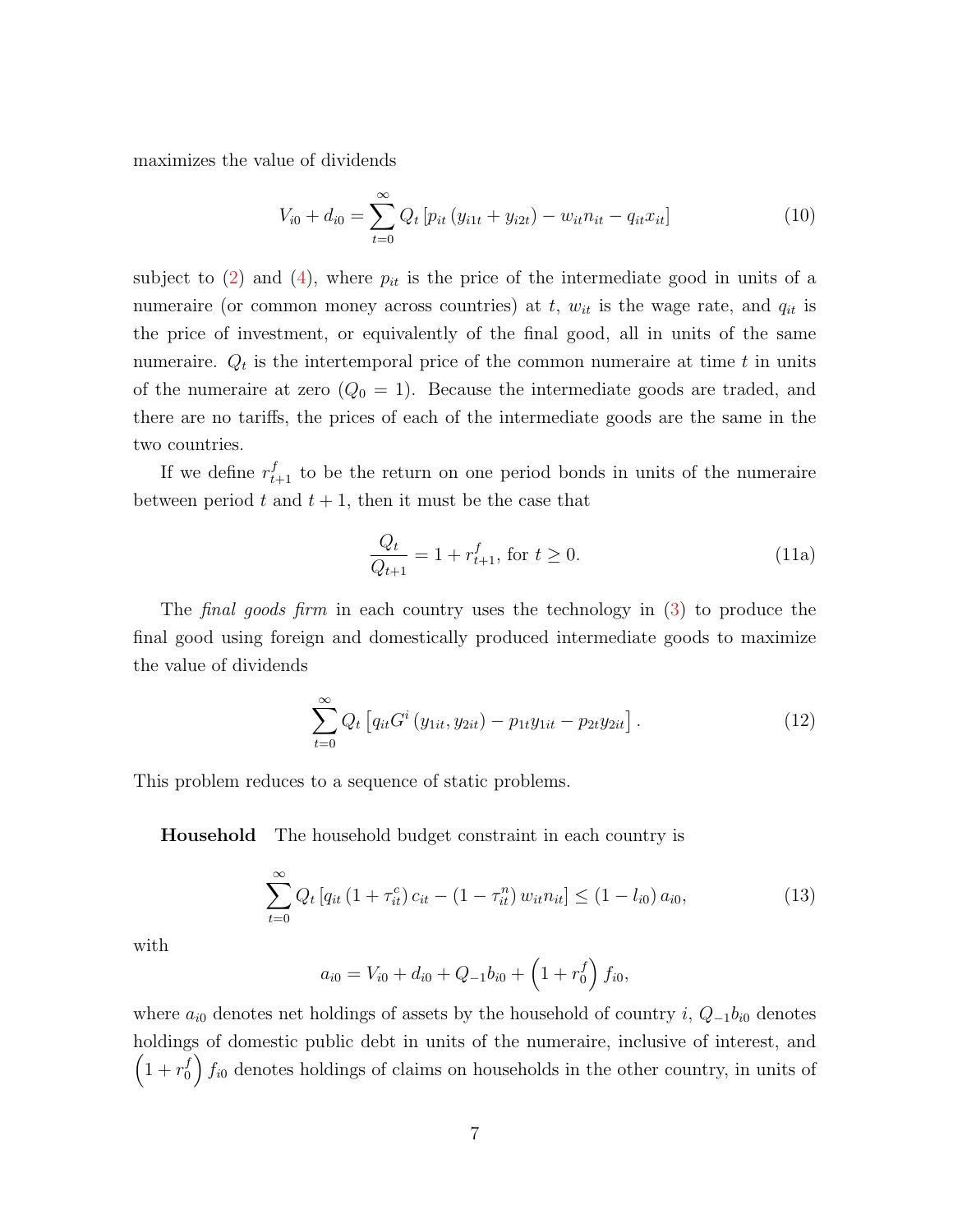the numeraire, also inclusive of interest. Without loss of generality, households within a country hold claims to the firms in that country as well as the public debt of the government of that country. There is an internationally traded bond.

The household's problem is to maximize utility [\(1\)](#page-4-0) subject to [\(13\)](#page-7-0).

Government The budget constraint of the government of each country is given by

$$
\sum_{t=0}^{\infty} Q_t \left[ \tau_{it}^c q_{it} c_{it} + \tau_{it}^n w_{it} n_{it} - q_{it} g_{it} \right] + l_{i0} a_{i0} = Q_{-1} b_{i0} - T_{i0}, \tag{14}
$$

where  $T_{i0}$  denotes transfers received by the government of country i from other governments, so that

<span id="page-8-1"></span>
$$
T_{10} + T_{20} = 0.\t\t(15)
$$

The budget constraints of the government and the household (with equality) in each country imply

$$
\sum_{t=0}^{\infty} Q_t \left[ p_{it} y_{it} - q_{it} \left( c_{it} + g_{it} + x_{it} \right) \right] = - \left( 1 + r_0^f \right) f_{i0} - T_{i0}, \tag{16}
$$

which can be written as the balance of payments condition

<span id="page-8-0"></span>
$$
\sum_{t=0}^{\infty} Q_t \left[ p_{it} y_{ijt} - p_{jt} y_{jit} \right] = - \left( 1 + r_0^f \right) f_{i,0} - T_{i0}
$$
 (17)

with  $\left(1 + r_0^f\right)$  $\binom{f}{0} f_{1,0} + \left(1 + r_0^f\right)$  $f_{2,0}^{f} = 0.$ 

A competitive equilibrium for this economy consists of a set of allocations  $\{c_{it}, n_{it}, y_{ijt}, k_{it+1}, x_{it}\}$ and  $d_{i0}$ , prices  $\{q_{it}, p_{it}, w_{it}, Q_t, V_{i0}\}$ , and policies  $\{\tau_{it}^c, \tau_{it}^n, l_{i0}, T_{i0}\}$ , given  $\Big\{k_{i0}, Q_{-1}b_{i0}, \Big(1 + r_0^f\Big)$  $\left\{\begin{array}{c} f \ 0 \end{array}\right\}$ such that households maximize utility subject to their constraints, firms maximize value, the balance of payments conditions  $(17)$  hold, and markets clear in that  $(2)$ ,  $(3)$ , and  $(4)$  together with  $(15)$  are satisfied.

Note that we have not explicitly specified the governments' budget constraints because they are implied by the other constraints.

We say that an allocation  $\{c_{it}, n_{it}, y_{ijt}, k_{it+1}, x_{it}\}$  is *implementable* if it is part of a competitive equilibrium.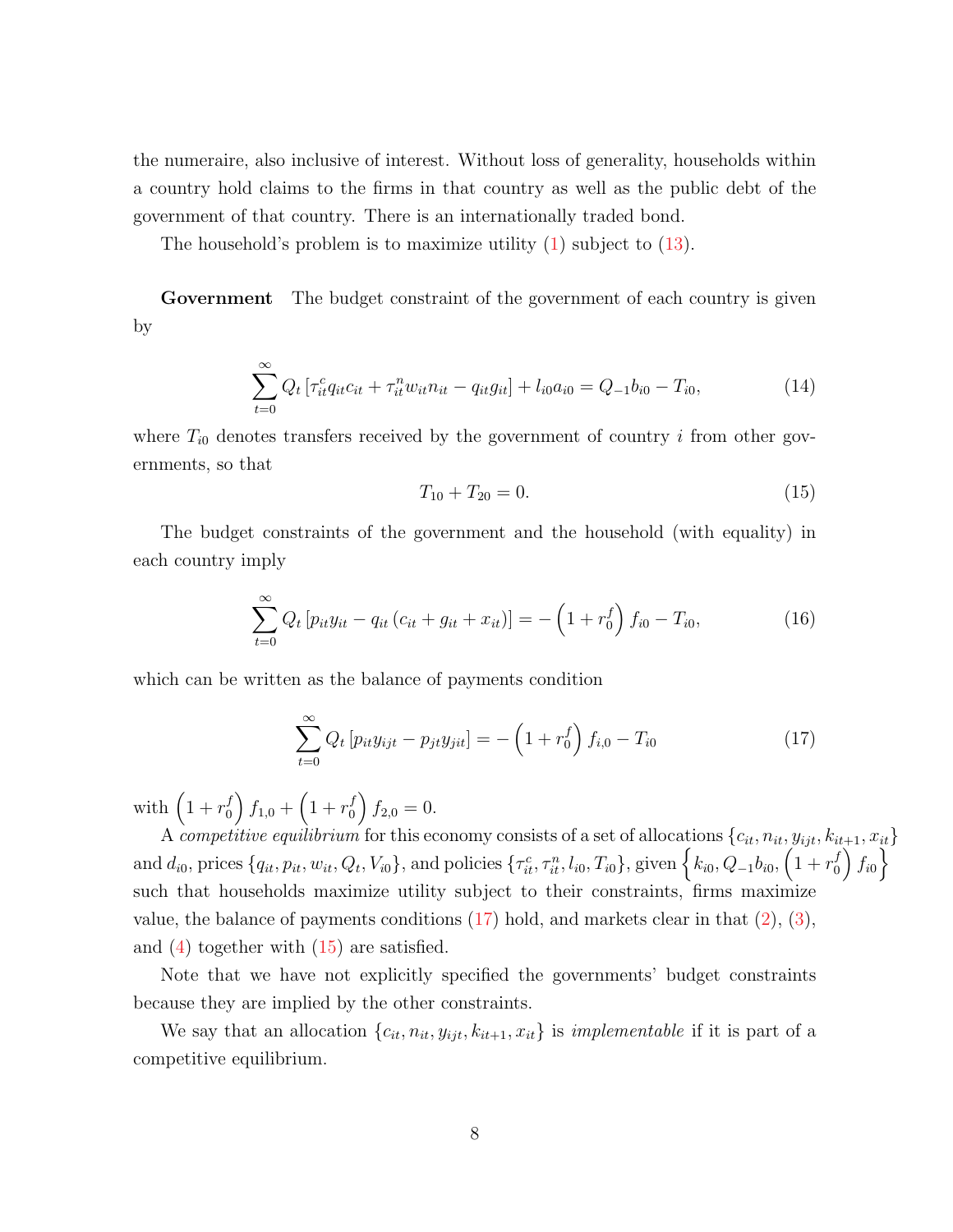The first order conditions of the household's problem include

<span id="page-9-4"></span>
$$
-\frac{u_{c,t}^i}{u_{n,t}^i} = \frac{(1+\tau_{it}^c) q_{it}}{(1-\tau_{it}^n) w_{it}},\tag{18}
$$

$$
\frac{u_{c,t}^i}{(1+\tau_{it}^c)} = \frac{Q_t q_{it}}{Q_{t+1} q_{it+1}} \frac{\beta u_{c,t+1}^i}{(1+\tau_{it+1}^c)},\tag{19}
$$

for all  $t \geq 0$ , where  $u_{c,t}^i$  and  $u_{n,t}^i$  denote the marginal utilities of consumption and labor in period t.

The first order conditions of the firms' problems are, for all  $t \geq 0$ ,

<span id="page-9-2"></span>
$$
p_{it}F_{n,t}^i = w_{it} \tag{20}
$$

$$
Q_t q_{it} = Q_{t+1} p_{it+1} F_{k,t+1}^i + Q_{t+1} q_{it+1} (1 - \delta), \qquad (21)
$$

where  $F_{n,t}^i$  and  $F_{k,t}^i$  denote the marginal products of capital and labor in period t, together with

<span id="page-9-3"></span>
$$
q_{it}G_{j,t}^i = p_{jt}.\tag{22}
$$

By combining the household's and firm's equilibrium conditions, it can be shown that the value of the firm in  $(10)$  is

$$
V_{i0} + d_{i0} = q_{i0} \left[ 1 - \delta + G_{i,0}^{i} F_{k,0}^{i} \right] k_{i0}.
$$
 (23)

The first order conditions can be rearranged as

<span id="page-9-0"></span>
$$
-\frac{u_{c,t}^i}{u_{n,t}^i} = \frac{(1+\tau_{it}^c)}{(1-\tau_{it}^n)G_{i,t}^i F_{n,t}^i}
$$
(24)

<span id="page-9-1"></span>
$$
\frac{u_{c,t}^i}{\beta u_{c,t+1}^i} = \frac{(1+\tau_{it}^c)}{(1+\tau_{it+1}^c)} \left[ G_{i,t+1}^i F_{k,t+1}^i + 1 - \delta \right],\tag{25}
$$

as well as  $(7)$  and  $(8)$ , repeated here,

$$
\frac{G_{j,t}^1}{G_{j,t+1}^1} \left[ G_{1,t+1}^1 F_{k,t+1}^1 + 1 - \delta \right] = \frac{G_{j,t}^2}{G_{j,t+1}^2} \left[ G_{2,t+1}^2 F_{k,t+1}^2 + 1 - \delta \right], j = 1, 2
$$

$$
\frac{G_{2,t}^1}{G_{1,t}^1} = \frac{G_{2,t}^2}{G_{1,t}^2}
$$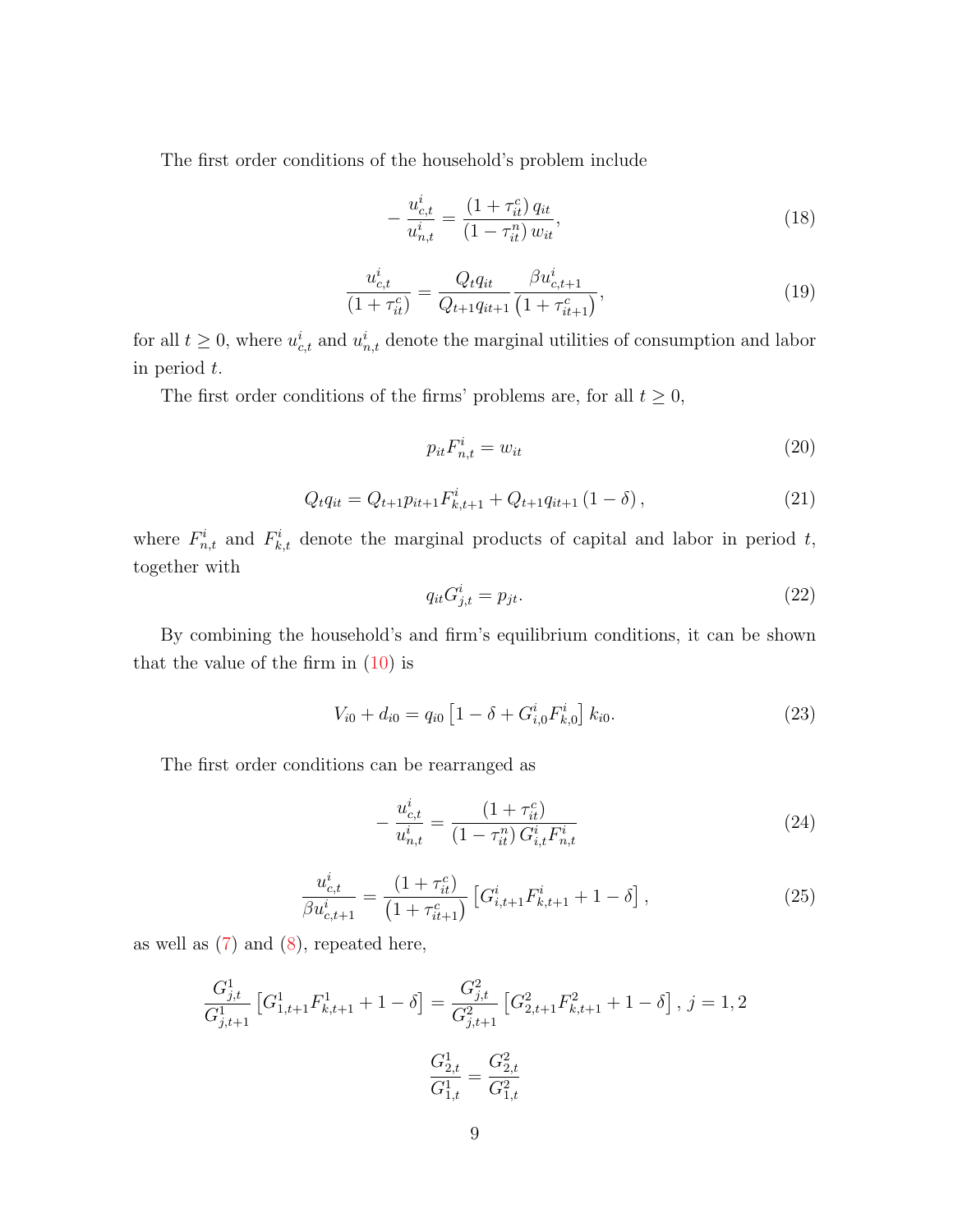for all  $t \geq 0$ .

Comparing these conditions with the ones for the Pareto frontier with lump sum taxation,  $(5)$ ,  $(6)$ ,  $(7)$ , and  $(8)$ , we have that the consumption and labor taxes create an intratemporal wedge in  $(24)$ , and that time varying consumption taxes create intertemporal wedges in [\(25\)](#page-9-1). Taxes do not affect the production efficiency conditions [\(7\)](#page-5-1) and [\(8\)](#page-5-3).

Using conditions  $(24)$  and  $(25)$ , we can write

<span id="page-10-0"></span>
$$
\frac{u_{n,t}^i}{\beta u_{n,t+1}^i} = \frac{(1 - \tau_{it}^n)}{(1 - \tau_{it+1}^n)} \frac{G_{i,t}^i F_{n,t}^i}{G_{i,t+1}^i F_{n,t+1}^i} \left[ G_{i,t+1}^i F_{k,t+1}^i + 1 - \delta \right],\tag{26}
$$

which makes it clear how the taxes affect the labor intertemporal margin.

A competitive equilibrium has no intertemporal distortions in consumption from period s onward if the first order conditions [\(25\)](#page-9-1) and [\(6\)](#page-5-2) coincide for all  $t \geq s$ . Similarly, a competitive equilibrium has no intertemporal distortions in labor from period s onward if the first order conditions [\(26\)](#page-10-0) and [\(9\)](#page-6-0) coincide for all  $t \geq s$ . Finally, a competitive equilibrium has no intertemporal distortions from period s onward if it has no such distortions for both consumption and labor.

With the taxes that we consider here, it is not possible to create production distortions in the use of the traded goods, so that [\(7\)](#page-5-1) and [\(8\)](#page-5-3) always have to be satisfied. These marginal conditions will have to be imposed as restrictions to the Ramsey problem, but as we show below, they will not be binding at the Ramsey optimum.

#### 2.1.1 Implementability

In order to characterize the Ramsey equilibrium, we begin by characterizing the set of implementable allocations. An allocation  $\{c_{it}, n_{it}, y_{ijt}, k_{it+1}, x_{it}\}$  and period zero policies and prices,  $\{l_{i0}, \tau_{i0}^c, T_{i0}, q_{i0}\}$ , given  $\{k_{i0}, b_{i0}, f_{i0}\}$  is implementable as a competitive equilibrium if and only if they satisfy the resource constraints  $(2)$ ,  $(3)$ ,  $(4)$ , and the implementability conditions

<span id="page-10-1"></span>
$$
\sum_{t=0}^{\infty} \left[ \beta^t u_{c,t}^i c_{it} + \beta^t u_{n,t}^i n_{it} \right] = \mathcal{W}_{i0},\tag{27}
$$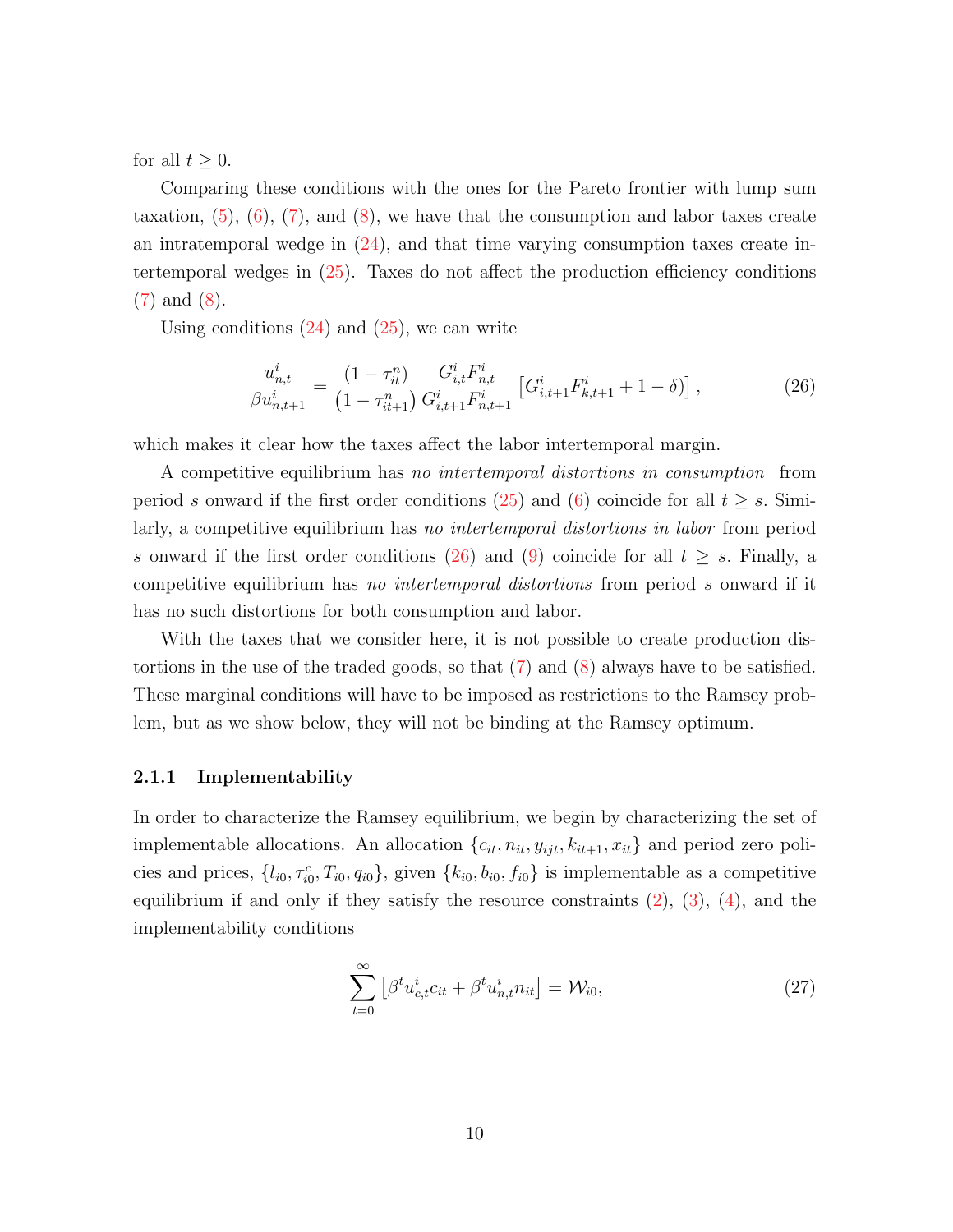where

<span id="page-11-1"></span>
$$
\mathcal{W}_{i0} = (1 - l_{i0}) \frac{u_{c,0}^i}{(1 + \tau_{i0}^c)} \left[ \left( 1 - \delta + G_{i,0}^i F_{k,0}^i \right) k_{i0} + Q_{-1} b_{i0} + \left( 1 + r_0^f \right) \frac{f_{i,0}}{q_{i,0}} \right] \tag{28}
$$

together with [\(7\)](#page-5-1) and [\(8\)](#page-5-3). The proposition follows.

Proposition 1 (Characterization of the implementable allocations): Any implementable allocation and period zero policies and prices satisfy the implementability constraints  $(27)$ , together with  $(7)$  and  $(8)$ , as well as the resource constraints  $(2)$ , [\(3\)](#page-5-6), [\(4\)](#page-5-5). Furthermore, if an allocation satisfies these conditions for some period zero policies and prices, then it is implementable by a tax system with consumption and labor income taxes.

### 2.2 Cooperative Ramsey equilibria

A (cooperative) Ramsey equilibrium is a competitive equilibrium that is not Pareto dominated by any other competitive equilibrium. The Ramsey allocation is the associated implementable allocation.

We say that the Ramsey planner is unrestricted if the planner can choose policies and allocations in all periods subject only to the constraint that the resulting allocations, prices, and policies constitute a competitive equilibrium.

Consider the following programming problem, referred to as the unrestricted Ramsey problem, which is to choose allocations and period zero policies to maximize a weighted sum of utilities of the households of the two countries,

<span id="page-11-0"></span>
$$
\theta^1 U^1 + \theta^2 U^2 \tag{29}
$$

with weights  $\theta^i \in [0, 1]$ , subject to the conditions [\(27\)](#page-10-1) and the resource constraints.

Assume policies are unrestricted in the sense that for any allocation,  $l_{i0}$  (or any of the other initial taxes) can be chosen to satisfy [\(27\)](#page-10-1). Then the unrestricted Ramsey problem reduces to maximizing welfare subject to the resource constraints, and therefore it immediately follows that it is possible to implement the lump-sum tax allocation as the Ramsey equilibrium.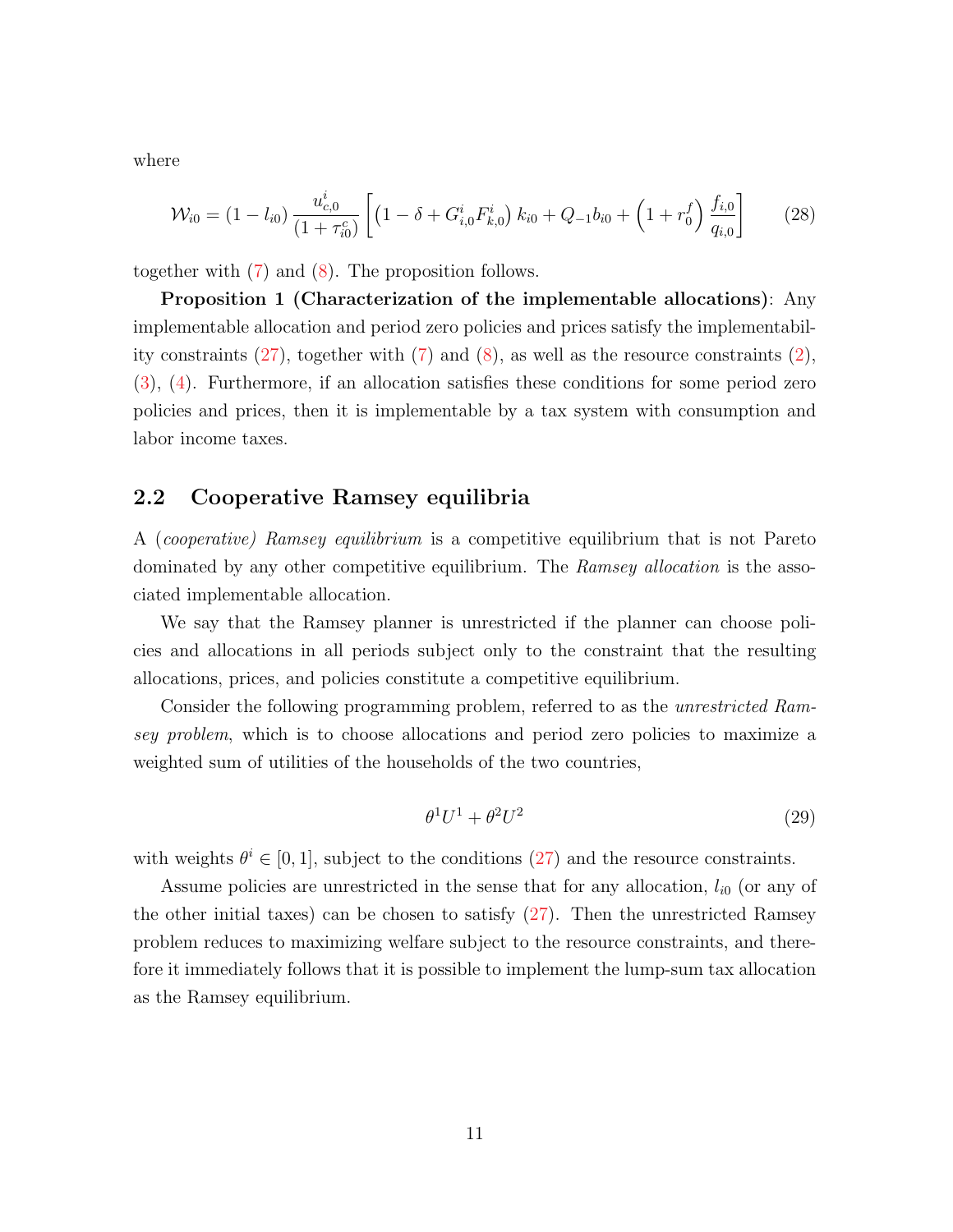#### 2.2.1 Ramsey problem

Suppose now that policies and initial conditions are restricted in the sense that households in each country must be allowed to keep an exogenous value of initial wealth  $\bar{\mathcal{W}}_i$ , measured in units of utility. Specifically, we impose the following restriction on the Ramsey problem:

<span id="page-12-0"></span>
$$
\mathcal{W}_{i0} = \bar{\mathcal{W}}_i,\tag{30}
$$

which we refer to as the *wealth restriction in utility terms*. With this restriction, policies, including initial policies, can be chosen arbitrarily, but the household must receive a value of initial wealth in utility terms of  $\bar{\mathcal{W}}_i$  (see Armenter (2008) for an analysis with such a restriction).<sup>7</sup>

The Ramsey problem is to maximize  $(29)$ , subject to the resource constraints  $(2)$ , together with  $(3)$  and  $(4)$ , that are combined as

$$
c_{it} + g_{it} + k_{it+1} - (1 - \delta) k_{it} \le G^1(y_{1it}, y_{2it}), \qquad (31)
$$

together with the implementability conditions  $(27)$ , the wealth restriction  $(30)$ ,  $(7)$  and [\(8\)](#page-5-3) . Condition [\(28\)](#page-11-1) does not restrict the problem since it is satisfied by the choices of the initial taxes. We are going to write the problem without imposing the conditions for production efficiency,  $(7)$  and  $(8)$ . We will show that they are satisfied at the optimum.

Define

$$
v^{i}(c_{it}, n_{it}; \varphi^{i}) = \theta u^{i}(c_{it}, n_{it}) + \varphi^{i}[u^{i}_{c,t}c_{it} + u^{i}_{n,t}n_{it}],
$$

where  $\varphi^i$  is the multiplier of the implementability condition [\(27\)](#page-10-1). We can now use the efficiency conditions for the case with lump-sum taxes,  $(5)$ ,  $(6)$ ,  $(7)$ , and  $(8)$ , replacing the marginal utilities of  $u^i$  by the derivatives of the function  $v^i$ . The solution of the Ramsey problem is given by

$$
-\frac{v_{c,t}^i}{v_{n,t}^i} = \frac{1}{G_{i,t}^i F_{n,t}^i}, i = 1, 2
$$
\n(32)

<sup>&</sup>lt;sup>7</sup>Chari et al. (2016) study equilibria with partial commitment in which the assumption in Armenter (2008) applies every period. The government in each period has partial commitment to one period returns on assets in utility terms. The Markov equilibrium coincides with the full commitment equilibrium with wealth restrictions in utility terms. Thus, partial commitment provides one rationalization for studying Ramsey equilibria with wealth restrictions in utility terms.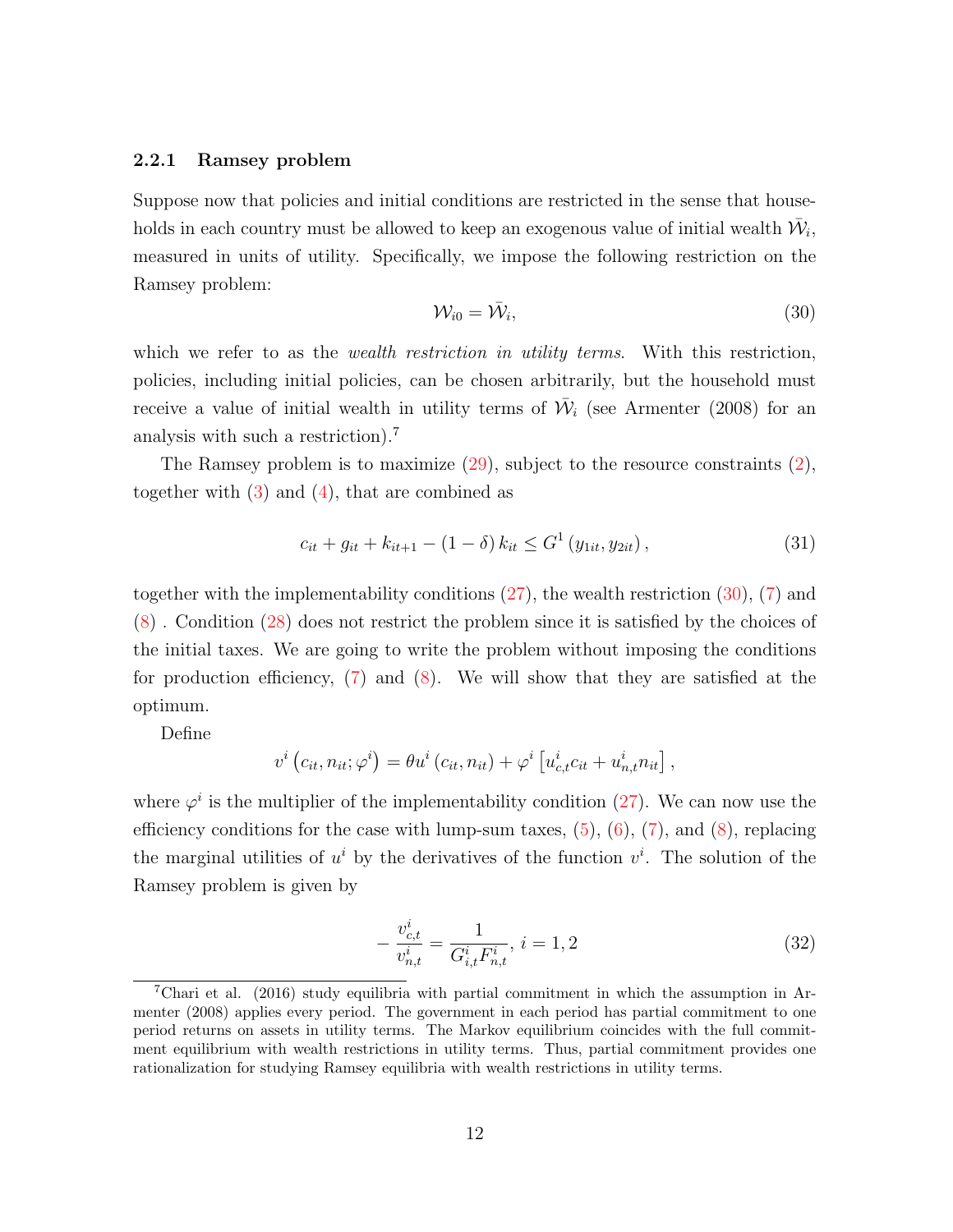$$
\frac{v_{c,t}^i}{\beta v_{c,t+1}^i} = 1 - \delta + G_{i,t+1}^i F_{kt+1}^i, \ i = 1, 2
$$
\n(33)

$$
\frac{G_{j,t}^1}{G_{j,t+1}^1} \left[ G_{1,t+1}^1 F_{k,t+1}^1 + 1 - \delta \right] = \frac{G_{j,t}^2}{G_{j,t+1}^2} \left[ G_{2,t+1}^2 F_{k,t+1}^2 + 1 - \delta \right], \ j = 1,2 \tag{34}
$$

$$
\frac{G_{1,t}^1}{G_{1,t}^2} = \frac{G_{2,t}^1}{G_{2,t}^2}.
$$
\n(35)

Every Ramsey solution must satisfy the production efficiency conditions, [\(7\)](#page-5-1) and [\(8\)](#page-5-3), even if the conditions were not imposed as a restriction to the problem. This means that if we had considered tariffs as possible instruments, they would not need to be used. The proposition follows.

Proposition 2 (Optimality of free trade): Unrestricted international trade is optimal.

In order to further characterize the optimal wedges, it is useful to write

$$
v_{c,t}^i = u_{c,t}^i \left[ \theta^i + \varphi^i \left[ 1 - \sigma_t^i - \sigma_t^{eni} \right] \right]
$$
  

$$
v_{n,t}^i = u_{n,t}^i \left[ \theta^i + \varphi^i \left[ 1 + \sigma_t^{ni} - \sigma_t^{nci} \right] \right],
$$

where

$$
\sigma^i_t = -\frac{u^i_{cc,t}c_{it}}{u^i_{c,t}}, \, \sigma^{ni}_t = \frac{u^i_{nn,t}n_{it}}{u^i_{n,t}}, \, \sigma^{nci}_t = -\frac{u^i_{nc,t}c_{it}}{u^i_{n,t}}, \, \sigma^{cni}_t = -\frac{u^i_{cn,t}n_{it}}{u^i_{c,t}}
$$

are own and cross elasticities that are only functions of consumption and labor at time t.

Note also that if consumption and labor are constant over time, then the relevant elasticities are also constant, so  $v_{c,t}^i$  and  $v_{n,t}^i$  are proportional to  $u_{c,t}^i$  and  $u_{n,t}^i$ , respectively. It then follows that it is optimal to have no intertemporal distortions. This observation leads to the following proposition.

Proposition 3 (No intertemporal distortions in the steady state): If the Ramsey equilibrium converges to a steady state, it is optimal to have no intertemporal distortions asymptotically.

For standard macro preferences,

<span id="page-13-0"></span>
$$
U^{i} = \sum_{t=0}^{\infty} \beta^{t} \left[ \frac{c_{t}^{1-\sigma^{i}} - 1}{1 - \sigma^{i}} - \eta_{i} \frac{n_{t}^{1+\sigma^{ni}}}{1 + \sigma^{ni}} \right],
$$
 (36)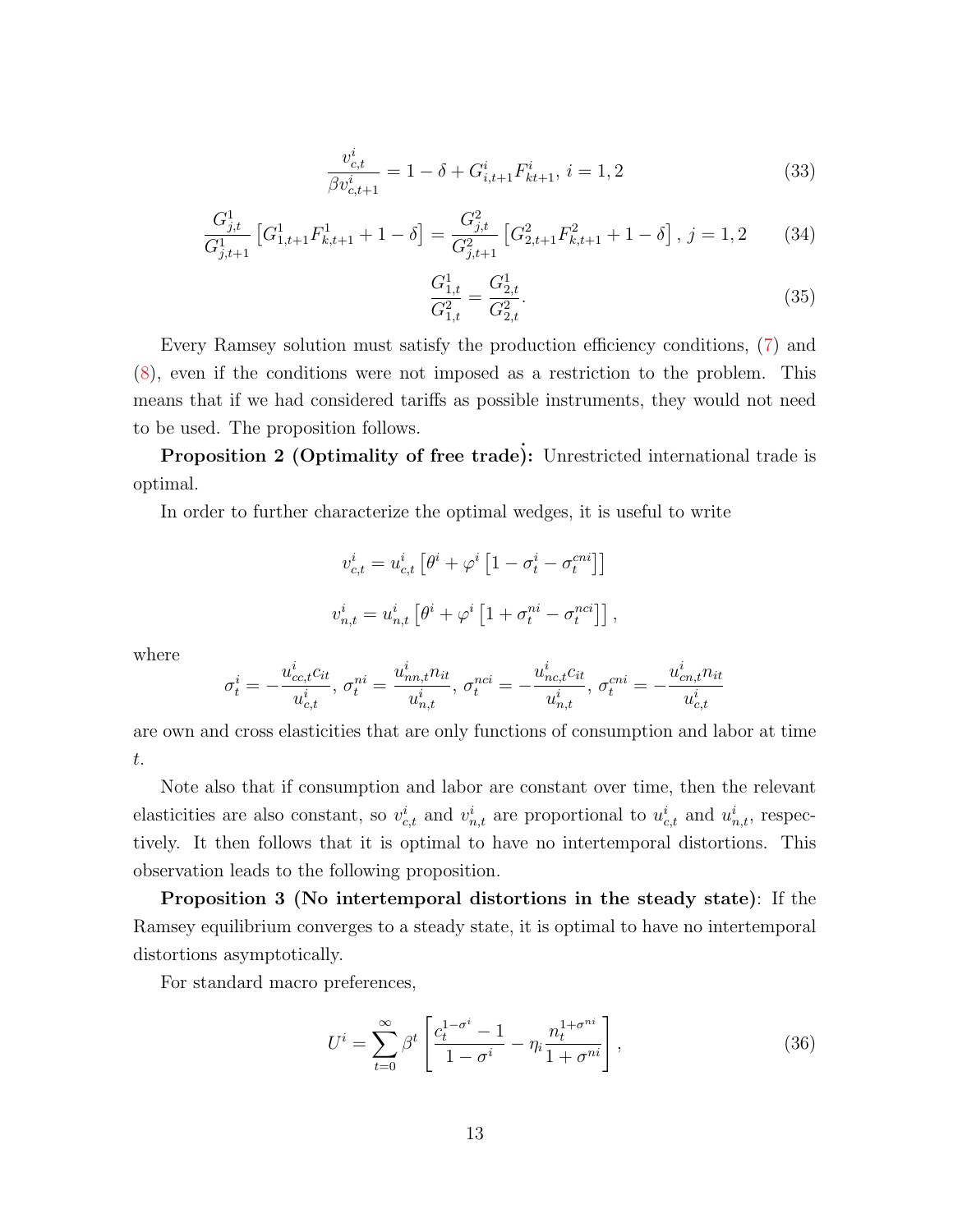the marginal conditions are

$$
-\frac{u_{c,t}^i}{u_{n,t}^i} = \frac{\theta^i + \varphi^i (1 + \sigma^{ni})}{\theta^i + \varphi^i (1 - \sigma^i)} \frac{1}{G_{i,t}^i F_{n,t}^i},\tag{37}
$$

together with the intertemporal efficiency conditions,  $(6)$ , and the production efficiency conditions, [\(7\)](#page-5-1) and [\(8\)](#page-5-3). The proposition follows.

Proposition 4 (No intertemporal distortions ever): Suppose that preferences are given by [\(36\)](#page-13-0). Then, the Ramsey solution has no intertemporal distortions for all  $t \geq 0$ .

Corollary: The Ramsey allocations can be implemented with consumption or labor taxes that are constant over time, but possibly different across countries.

The two-country model nests the closed economy neoclassical growth model for

$$
G^i(y_{1it}, y_{2it}) = y_{iit}.
$$

It follows that the results on the optimal taxation of capital also hold in the neoclassical growth model. This is in contrast with the influential results of Chamley (1986) and Judd (1985), which argue that capital should not be taxed in the steady state but should be heavily taxed along a transition. They are also in contrast with the results in the more recent literature, in Bassetto and Benhabib (2006) and Straub and Werning (2015), that it may be optimal to tax capital at the maximum rate forever.

To obtain our result that there is no presumption that capital ought to be taxed also along the transition, it is important that the initial confiscation be restricted not only directly, as is common to assume in the literature, but also indirectly through valuation effects, as proposed by Armenter (2008). This assumption is related to partial commitment to asset returns, as argued by Chari et al. (2016).

Another important assumption to shorten the transition of heavy capital taxation is that the tax system may be rich enough, in the sense that no taxes that are available in advanced economies may be left out if relevant for policy. We consider such a rich tax system, but that is not the common assumption in the literature. The assumptions that indirect confiscation is possible while direct confiscation is not, together with a restricted tax system, explain the contrasting results in the literature.

Note that the preferences considered in Proposition 4 are separable and homothetic in both consumption and labor. These properties are used in Chari et al. (2016) to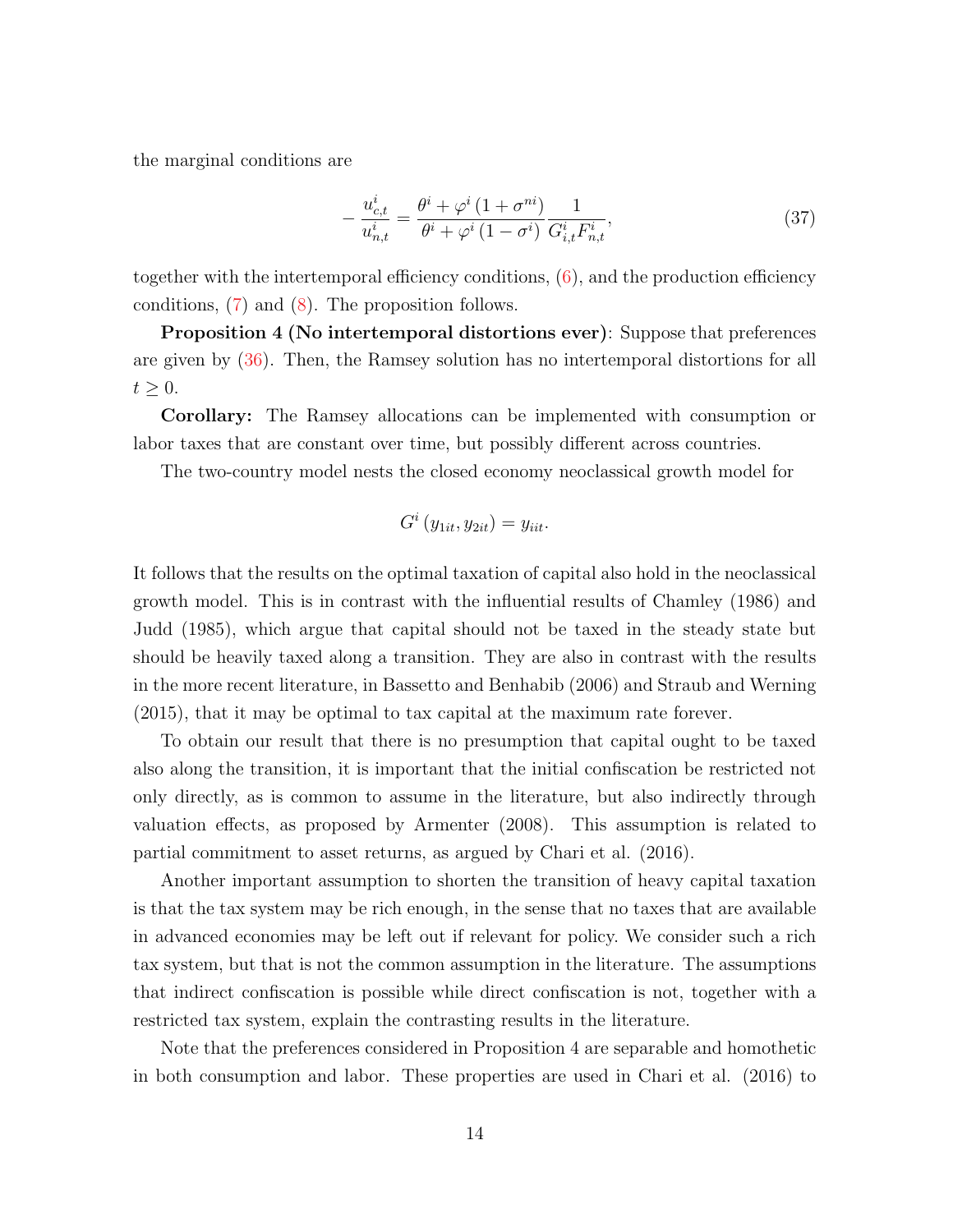provide intuition for the results on the optimal taxation of capital by relating them to results on uniform commodity taxation and production efficiency, as in Atkinson and Stiglitz (1972) and Diamond and Mirrlees (1971).

The Ramsey allocation characterized in Propositions 2 through 4 can be implemented in a variety of ways. The following sections describe alternative implementations.

### 3 Alternative implementations

In this section, we discuss a variety of other tax systems, including taxes on the income from different assets and alternative ways of taxing consumption. Our analysis is motivated by the observation that these alternative tax systems are widely used in practice. We show that no tax system can yield higher welfare than the tax system with only consumption and labor income taxes. We show that a variety of tax systems can implement the Ramsey allocation associated with those taxes. Furthermore, some tax systems do yield lower welfare.

### 3.1 Taxes on capital income, equity returns, and foreign assets

In this section, in addition to capital income taxes, we consider a common tax on the returns from foreign assets and on the equity returns including capital gains. This is a residence-based system where capital from different sources is treated the same. We assume that firms are residents of the country where they produce. For convenience, we keep both consumption and labor income taxes, but we discuss whether any of these will be made redundant.

We now describe the problems of the firms and the household in each country and define a competitive equilibrium. We maintain the assumption that ownership of firms is domestic, but we will see that this is without loss of generality.

Firm The representative intermediate good firm in each country produces and invests in order to maximize the present value of dividends,  $V_{i0} + d_{i0} = \sum_{t=0}^{\infty} Q_t d_{it}$ .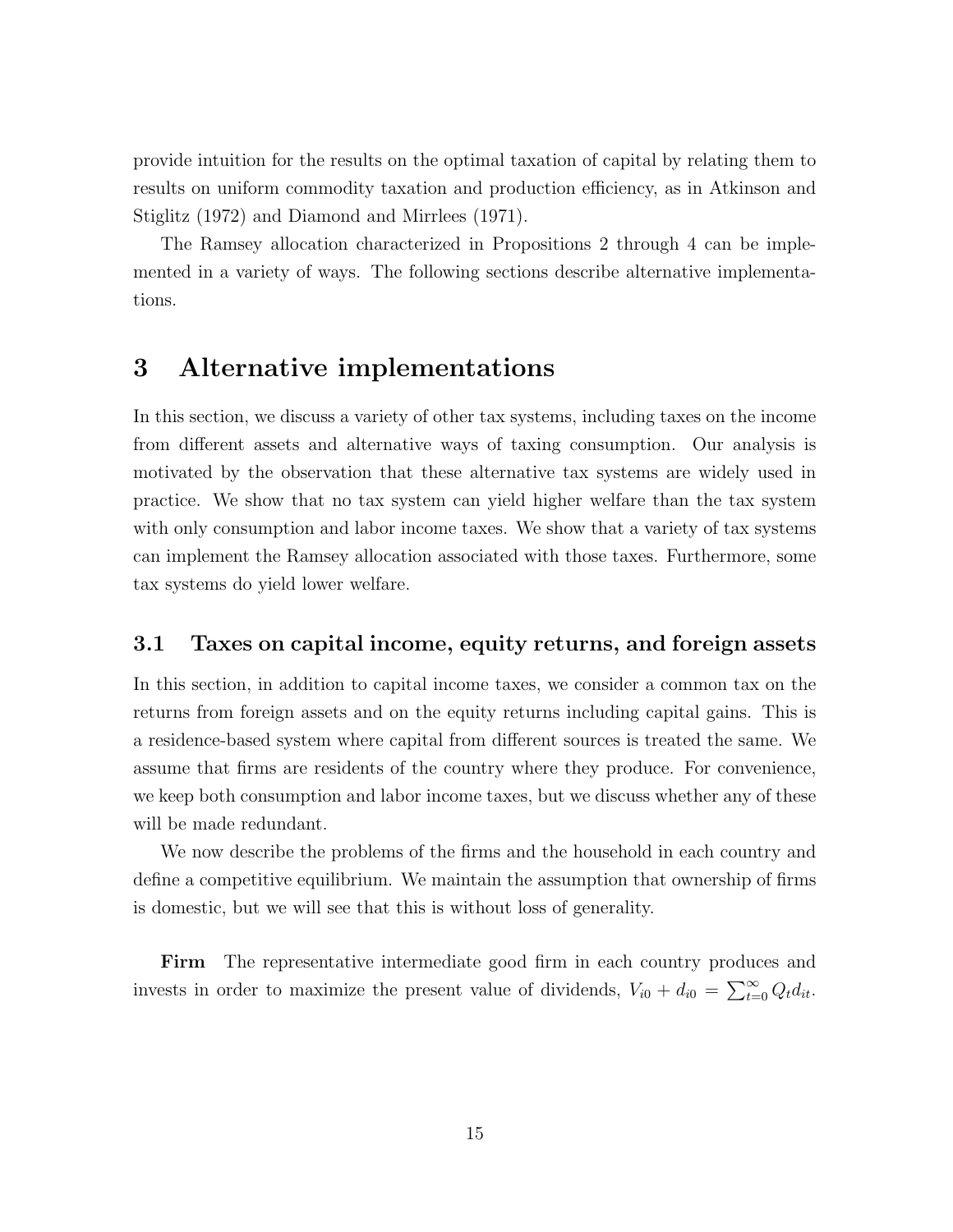Dividends, in units of the numeraire,  $d_{it}$ , are given by

<span id="page-16-0"></span>
$$
d_{it} = p_{it} F(k_{it}, n_{it}) - w_{it} n_{it} - \tau_{it}^k \left[ p_{it} F(k_{it}, n_{it}) - w_{it} n_{it} - q_{it} \delta k_{it} \right] - q_{it} \left[ k_{it+1} - (1 - \delta) k_{it} \right],
$$
\n(38)

where  $\tau_{it}^k$  is the tax rate on capital income net of depreciation.

The first order conditions of the firm's problem are now  $(20)$ , together with

<span id="page-16-1"></span>
$$
\frac{Q_t q_{it}}{Q_{t+1} q_{it+1}} = 1 + \left(1 - \tau_{it+1}^k\right) \left(\frac{p_{it+1}}{q_{it+1}} F_{k,t+1}^i - \delta\right). \tag{39}
$$

Substituting for  $d_{it}$  from [\(38\)](#page-16-0) and using [\(20\)](#page-9-2) and [\(39\)](#page-16-1), it is easy to show that the present value of the dividends at time zero in units of the numeraire is given by

<span id="page-16-4"></span>
$$
V_{i0} + d_{i0} = \sum_{t=0}^{\infty} Q_t d_{it} = \left[ 1 + \left( 1 - \tau_{i0}^k \right) \left( \frac{p_{i0}}{q_{i0}} F_{ik,0} - \delta \right) \right] p_{i0} k_{i0}.
$$
 (40)

The problem of the final good firm is as before. The first order conditions are given by  $(22)$ .

**Households** The flow of funds constraint in period  $t$  for the household in country i in units of the numeraire is given by

<span id="page-16-2"></span>
$$
b_{it+1} + V_{it} s_{it+1} + f_{it+1}
$$
\n
$$
= \frac{Q_{it-1}}{Q_{it}} b_{it} + (V_{it} + d_{it}) s_{it} - \tau_{it} \left( V_{it} - V_{it-1} + d_{it} - \frac{(q_{it} - q_{it-1}) V_{it-1}}{q_{it-1}} \right) s_{it} +
$$
\n
$$
\left( 1 + r_t^f \right) f_{it} - \tau_{it} \left( r_t^f - \frac{q_{it} - q_{it-1}}{q_{it-1}} \right) f_{it} + \left( 1 - \tau_{it}^n \right) w_{it} n_{it} - \left( 1 + \tau_{it}^c \right) q_{it} c_{it}.
$$
\n
$$
(41a)
$$

In period 0, the constraint is

<span id="page-16-3"></span>
$$
b_{i1} + V_{i0}s_{i1} + f_{i1}
$$
\n
$$
= (1 - l_{i0}) \left[ Q_{i-1}b_{i0} + (V_{i0} + d_{i0}) s_{i0} - \tau_{i0} \left( V_{i0} - V_{i-1} + d_{i0} - \frac{(q_{i0} - q_{i-1}) V_{i-1}}{q_{i-1}} \right) s_{i0} \right] +
$$
\n
$$
(1 - l_{i0}) \left[ 1 + r_0^f - \tau_{i0} \left( r_0^f - \frac{q_{i0} - q_{i-1}}{q_{i-1}} \right) \right] f_{i0} + (1 - \tau_{i0}^n) w_{i0} n_{i0} - (1 + \tau_{i0}^c) q_{i0} c_{i0}.
$$
\n
$$
(1 - l_{i0}) \left[ 1 + r_0^f - \tau_{i0} \left( r_0^f - \frac{q_{i0} - q_{i-1}}{q_{i-1}} \right) \right] f_{i0} + (1 - \tau_{i0}^n) w_{i0} n_{i0} - (1 + \tau_{i0}^c) q_{i0} c_{i0}.
$$
\n
$$
(1 - l_{i0}) \left[ 1 + r_0^f - \tau_{i0} \left( r_0^f - \frac{q_{i0} - q_{i-1}}{q_{i-1}} \right) \right] f_{i0} + (1 - \tau_{i0}^n) w_{i0} n_{i0} - (1 + \tau_{i0}^c) q_{i0} c_{i0}.
$$
\n
$$
(1 - l_{i0}) \left[ 1 + r_0^f - \tau_{i0} \left( r_0^f - \frac{q_{i0} - q_{i-1}}{q_{i-1}} \right) \right] f_{i0} + (1 - \tau_{i0}^n) w_{i0} n_{i0} - (1 + \tau_{i0}^c) q_{i0} c_{i0}.
$$
\n
$$
(1 - l_{i0}) \left[ 1 + r_0^f - \tau_{i0} \left( r_0^f - \frac{q_{i0} - q_{i-1}}{q_{i-1}} \right) \right] f_{i0} + (1 - \tau_{i0}^n) w_{i0} n_{i0} - (1 + \tau_{i0}^c) q_{i0} c_{i0}.
$$
\n

Dividends and capital gains are taxed at rate  $\tau_{it}$  with an allowance for numeraire inflation. Returns on foreign assets are also taxed at the same rate,  $\tau_{it}$ , also with an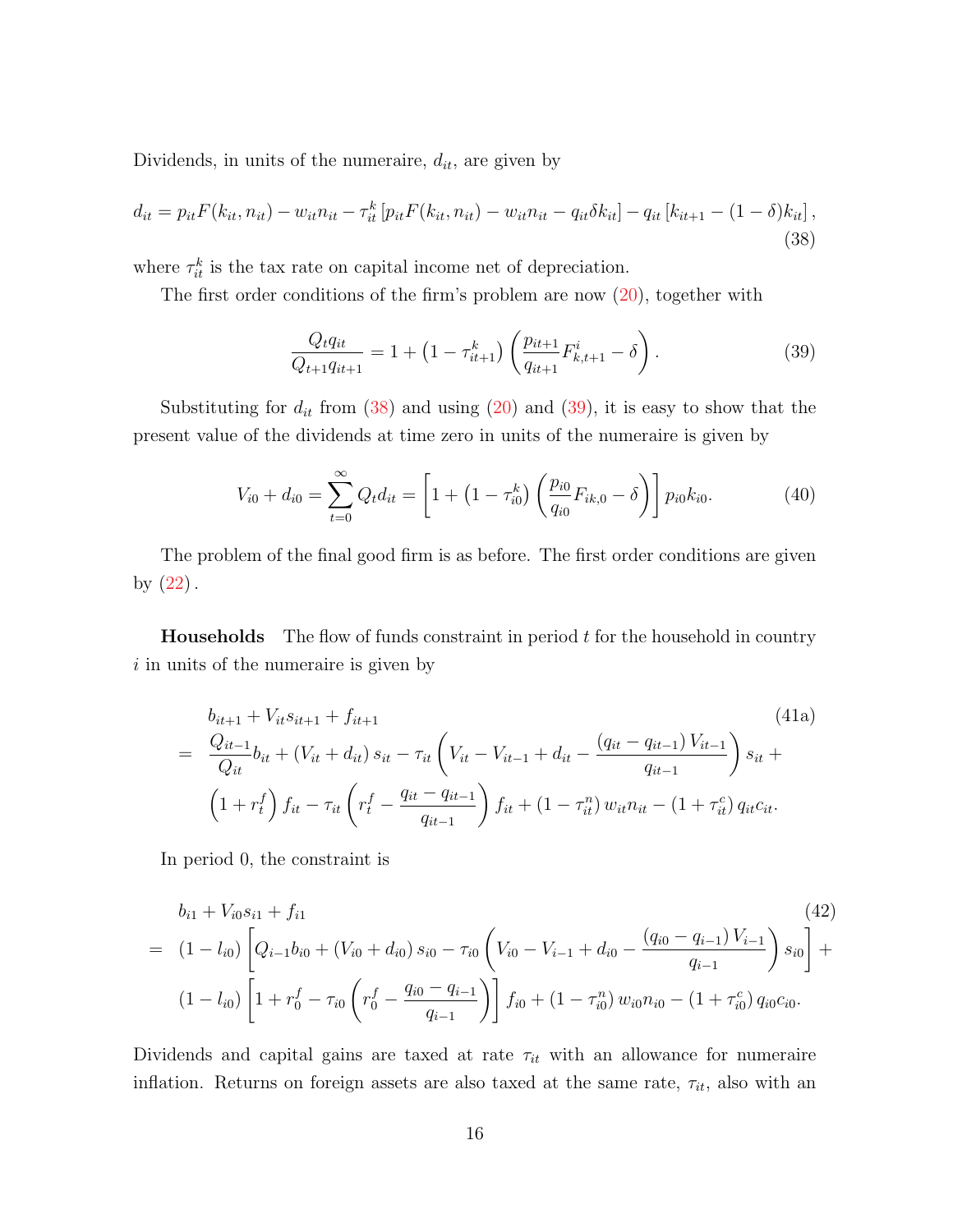allowance for numeraire inflation. The returns on public debt,  $b_{it}$ , are country specific,  $Q_{it-1}$  $Q_{it-1}^{it-1}$ , because assets can be taxed at different rates in the different countries.

The household's problem is to maximize utility  $(1)$ , subject to  $(41a)$  $(41a)$ ,  $(42)$ , and no-Ponzi-scheme conditions,  $\lim_{T\to\infty} Q_{iT+1}b_{iT+1} \geq 0$ , and  $\lim_{T\to\infty} Q_{iT+1}f_{iT+1} \geq 0$ .

The first order conditions of the household's problem in each country are, for  $t \geq 0$ , [\(18\)](#page-9-4), and

<span id="page-17-2"></span>
$$
\frac{u_{c,t}^i}{(1+\tau_{it}^c)} = \frac{Q_{it}q_{it}}{Q_{it+1}q_{it+1}} \frac{\beta u_{c,t+1}^i}{(1+\tau_{it+1}^c)},\tag{43}
$$

together with

<span id="page-17-1"></span>
$$
\frac{Q_{it}}{Q_{it+1}} = (1 - \tau_{it+1}) \left( 1 + r_{t+1}^f \right) + \tau_{it+1} \frac{q_{it+1}}{q_{it}} \text{ with } Q_{i0} = 1 \tag{44a}
$$

and

<span id="page-17-0"></span>
$$
\frac{Q_{it}}{Q_{it+1}} = \frac{(V_{it+1} + d_{it+1}) - \tau_{it+1} \left(V_{it+1} - V_{it} + d_{it+1} - \frac{q_{it+1} - q_{it}}{q_{it}} V_{it}\right)}{V_{it}},
$$
(45a)

which implies that

$$
1 + r_{t+1}^f = \frac{V_{it+1} + d_{it+1}}{V_{it}}.\t(46a)
$$

This condition on the two returns can be written, using  $1 + r_{t+1}^f = \frac{Q_t}{Q_{t+1}}$  $\frac{Q_t}{Q_{t+1}},$  as

$$
Q_t V_{it} = Q_{t+1} V_{it+1} + Q_{t+1} d_{it+1}.
$$
\n(47a)

Imposing that  $\lim_{T\to\infty} Q_{T+1}V_{iT+1} = 0$ , then

$$
V_{it} = \sum_{s=0}^{\infty} \frac{Q_{t+1+s}}{Q_t} d_{it+1+s}.
$$

The present value of dividends for the households of country  $i$  is a different expression from the expression above because they pay taxes on the asset income. Using [\(45a\)](#page-17-0), we have that

$$
V_{i0} = \sum_{t=0}^{\infty} \left(1 - \hat{\tau}_{it+1}^a\right) Q_{it+1} d_{it+1},
$$

where  $1 - \hat{\tau}_{it+1}^a = \prod_{s=0}^t (1 - \hat{\tau}_{is+1}),$  and  $1 - \hat{\tau}_{it+1} = \frac{(1 - \tau_{it+1})}{(1 - \tau_{it+1} \hat{\tau}_{is+1})}$  $\frac{(1-\tau_{it+1})}{\left(1-\tau_{it+1}\frac{q_{it+1}Q_{it+1}}{q_{it}Q_{it}}\right)}$ . The values are the same since  $(1 - \hat{\tau}_{it+1}^a) Q_{it+1} = Q_{t+1}$ . This condition is obtained from [\(44a\)](#page-17-1).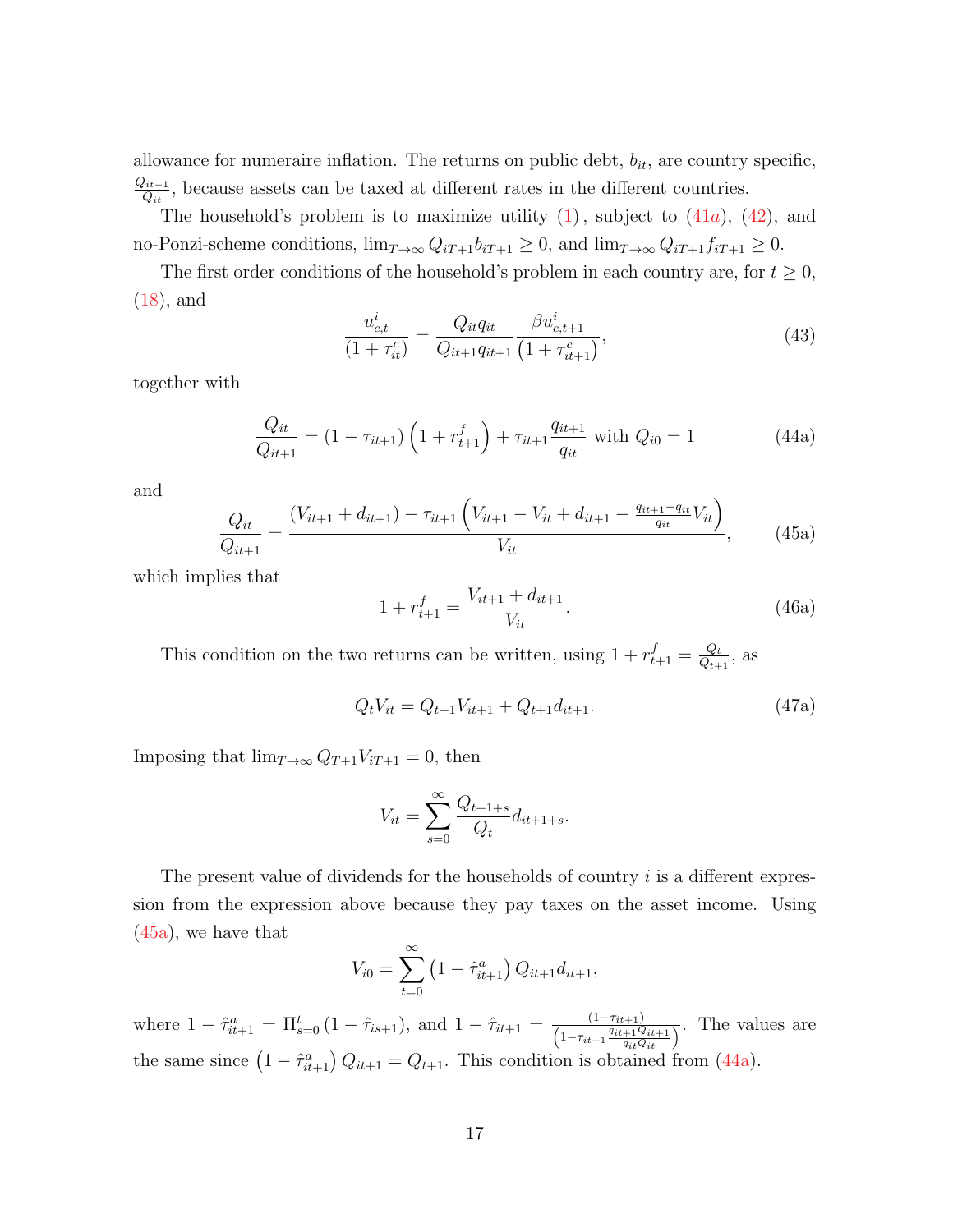The value of the firm for the households in country  $i$  including the dividends in period 0 is

$$
V_{i0} + d_{i0} - \tau_{i0} \left( V_{i0} + d_{i0} - \frac{q_{i0} V_{i-1}}{q_{i-1}} \right)
$$
\n
$$
= (1 - \tau_{i0}) \left( V_{i0} + d_{i0} \right) + \tau_{i0} \frac{q_{i0} V_{i-1}}{q_{i-1}}.
$$
\n(49)

Notice that the market price of the firm before dividends,  $V_{i0} + d_{i0}$ , is a linear function of the value for the firm for the households of each country, so that the solution of the maximization problem of the firm also maximizes shareholder value. That would also be the case if the stocks were held by the households of the foreign country. This means that the restriction that firms are owned by the domestic households is without loss of generality.

Using the no-Ponzi scheme condition, the budget constraints of the household, [\(41a\)](#page-16-2) and [\(42\)](#page-16-3), can be consolidated into the single budget constraint,

$$
\sum_{t=0}^{\infty} Q_{it} \left[ q_{it} \left( 1 + \tau_{it}^{c} \right) c_{it} - \left( 1 - \tau_{it}^{n} \right) w_{it} n_{it} \right] = \left( 1 - l_{i0} \right) a_{i0},\tag{50}
$$

where

<span id="page-18-0"></span>
$$
a_{i0} = Q_{i-1}b_{i0} + (1 - \tau_{i0})(V_{i0} + d_{i0}) + \tau_{i0}\frac{q_{i0}V_{i-1}}{q_{i-1}} + \left[1 + r_0^f - \tau_{i0}\left(1 + r_0^f - \frac{q_{i0}}{q_{i-1}}\right)\right]f_{i0}.
$$
\n(51)

Using [\(40\)](#page-16-4) as well as  $s_0 = 1$ , the initial asset holdings in [\(51\)](#page-18-0) can be written as

$$
a_{i0} = Q_{i-1}b_{i0} + (1 - \tau_{i0}) q_{i0} \left[ k_0 + (1 - \tau_{i0}^k) \left( G_{i,0}^i F_{ik,0} - \delta \right) k_{i0} \right] + \tau_{i0} \frac{q_{i0} V_{i-1}}{q_{i-1}} + \left[ 1 + r_0^f - \tau_{i0} \left( 1 + r_0^f - \frac{q_{i0}}{q_{i-1}} \right) \right] f_{i0}
$$

The interest rate parity condition is obtained from

$$
\frac{Q_t}{Q_{t+1}} = \frac{q_{it+1}}{q_{it}} \left[ 1 + \left( 1 - \tau_{it+1}^k \right) \left( \frac{p_{it+1}}{q_{it+1}} F_{k,t+1}^i - \delta \right) \right]
$$
(52)

for  $i = 1, 2$ , or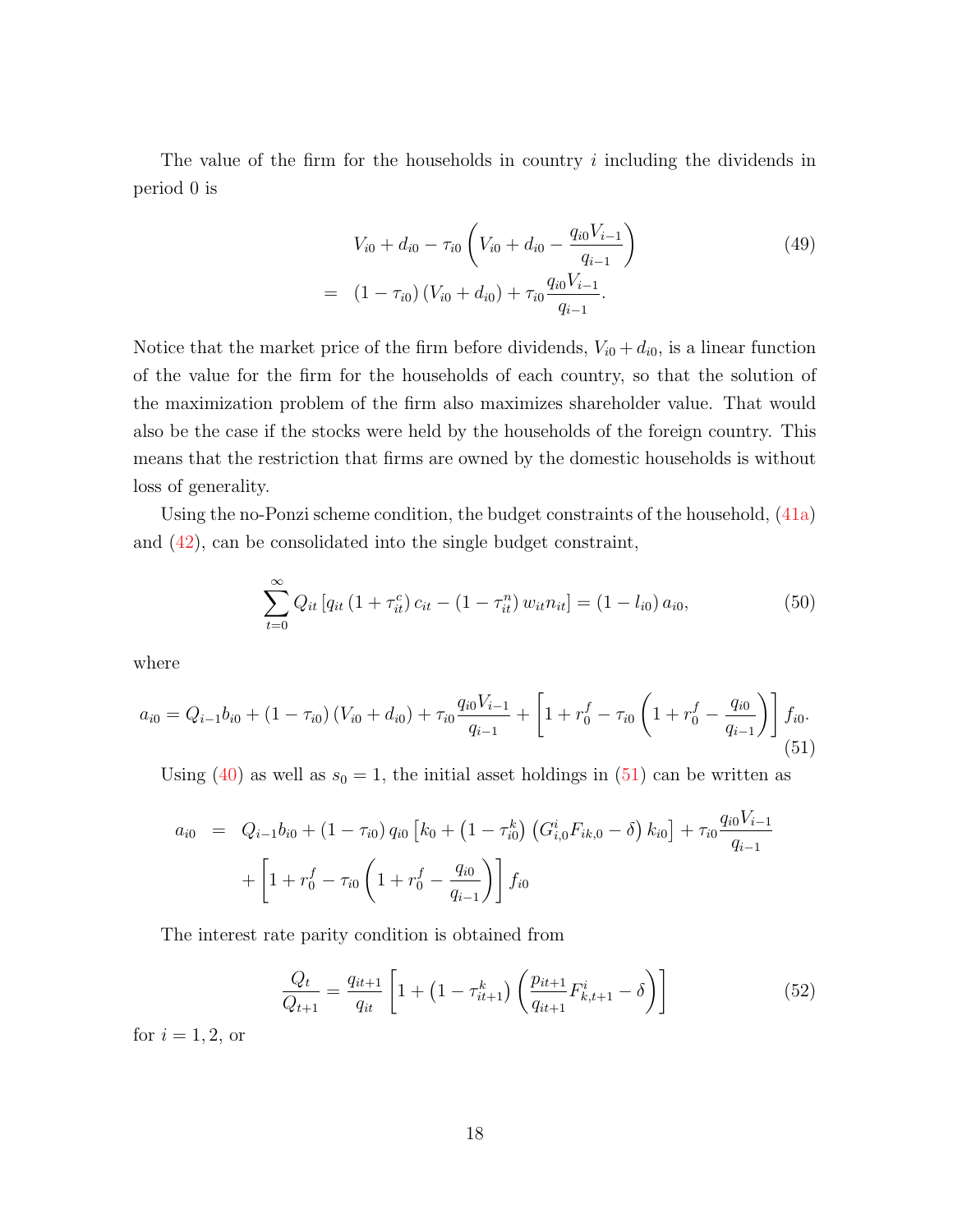$$
\frac{q_{1t+1}}{q_{1t}} \left[ 1 + \left( 1 - \tau_{1t+1}^k \right) \left( \frac{p_{1t+1}}{q_{1t+1}} F_{k,t+1}^1 - \delta \right) \right] = \frac{q_{2t+1}}{q_{2t}} \left[ 1 + \left( 1 - \tau_{2t+1}^k \right) \left( \frac{p_{2t+1}}{q_{2t+1}} F_{k,t+1}^2 - \delta \right) \right].
$$
\n(53)

Using [\(22\)](#page-9-3) to replace the relative prices of the intermediate and final goods, it follows that

<span id="page-19-1"></span>
$$
\frac{G_{j,t}^1}{G_{j,t+1}^1} \left[ 1 + \left( 1 - \tau_{1t+1}^k \right) \left( G_{1,t+1}^1 F_{k,t+1}^1 - \delta \right) \right]
$$
\n
$$
= \frac{G_{j,t}^2}{G_{j,t+1}^2} \left[ 1 + \left( 1 - \tau_{2t+1}^k \right) \left( G_{2,t+1}^2 F_{k,t+1}^2 - \delta \right) \right], \text{ for } j = 1, 2.
$$
\n(54)

To get production efficiency, that is, to satisfy [\(8\)](#page-5-3), we need either to set the two tax rates to zero or to pick  $\tau_{1t+1}^k$  and  $\tau_{2t+1}^k$  according to

$$
\tau_{1t+1}^{k} \left( G_{1,t+1}^{1} F_{k,t+1}^{1} - \delta \right)
$$
\n
$$
= \tau_{2t+1}^{k} \left( G_{1,t+1}^{1} F_{k,t+1}^{1} - \delta - \left( \frac{G_{j,t+1}^{1} / G_{j,t+1}^{2}}{G_{j,t}^{1} / G_{j,t}^{2}} - 1 \right) \right), \text{ for } j = 1, 2.
$$
\n
$$
(55)
$$

In order to ensure production efficiency, there has to be an adjustment to the movements in the real exchange rate. The tax revenue on the return on capital in the consumption of one country must be equal to the tax revenue on the return on capital in the consumption of the other country minus the proportionate change in the real exchange rate.

Using the intertemporal condition of the household [\(43\)](#page-17-2), and

$$
\frac{Q_{it}}{Q_{it+1}} = (1 - \tau_{it+1}) \frac{Q_t}{Q_{t+1}} + \tau_{it+1} \frac{q_{it+1}}{q_{it}}
$$
(56a)

obtained from [\(44a\)](#page-17-1), together with  $\frac{Q_t}{Q_{t+1}} = 1 + r_{t+1}^f$ , and combining it with the firm's condition  $(39)$ , together with  $(22)$ , we obtain

<span id="page-19-0"></span>
$$
\frac{u_{c,t}^i\left(1+\tau_{it+1}^c\right)}{\beta u_{c,t+1}^i\left(1+\tau_{it}^c\right)} = 1 + \left(1-\tau_{it+1}\right)\left(1-\tau_{it+1}^k\right)\left(G_{i,t+1}^i F_{k,t+1}^i - \delta\right). \tag{57}
$$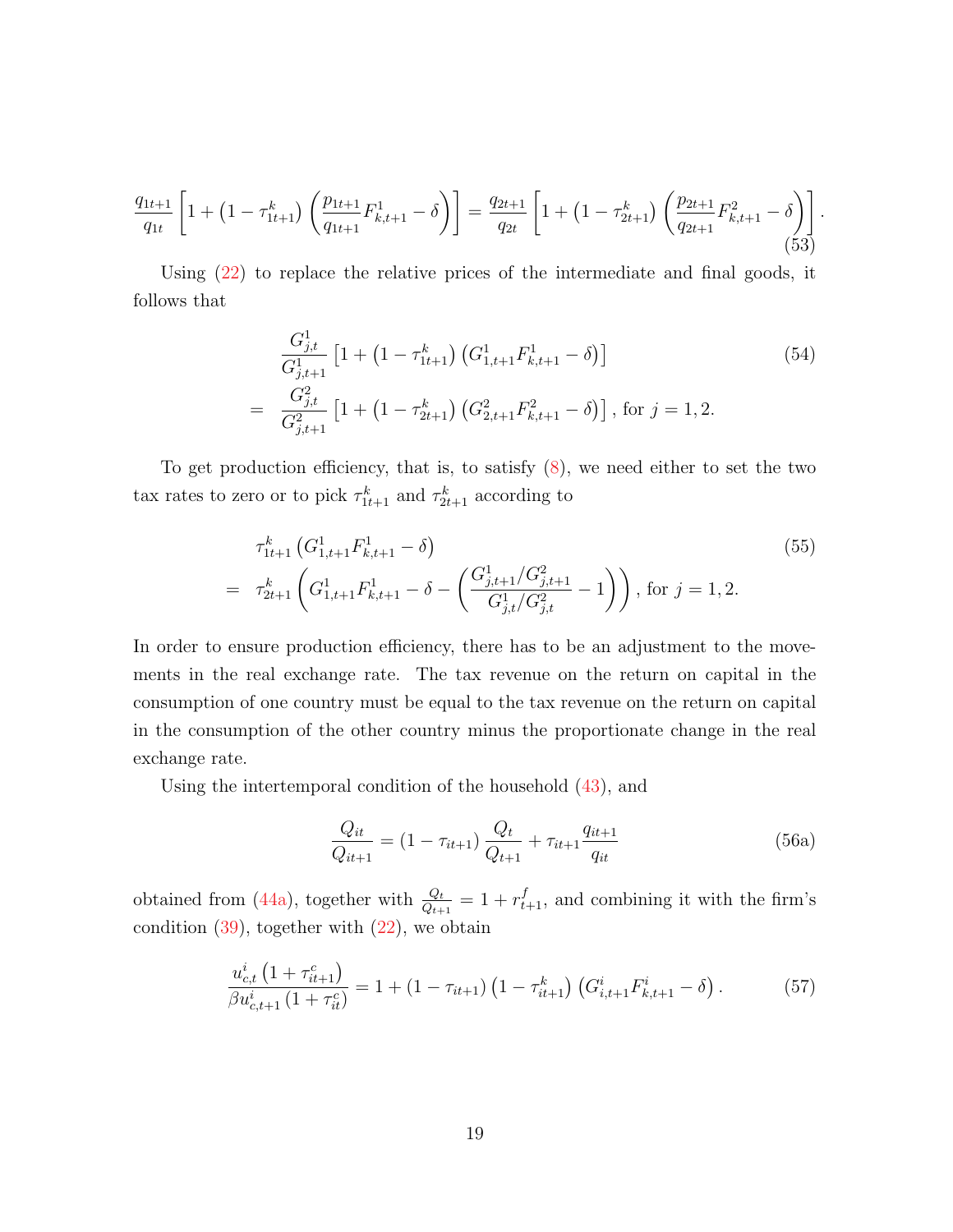The marginal conditions in this economy can be summarized by

$$
-\frac{u_{c,t}^i}{u_{n,t}^i} = \frac{(1+\tau_{it}^c)}{(1-\tau_{it}^n)G_{i,t}^i F_{n,t}^i},\tag{58}
$$

the intertemporal condition [\(57\)](#page-19-0), the interest rate parity condition [\(54\)](#page-19-1), and condition  $(8)$ , for all  $t \geq 0$ .

In this economy with a common tax on equity and foreign returns, it is possible to set to zero either the consumption tax or the labor income tax, but not both. The Ramsey allocation can be implemented with a (possibly time-varying) common tax on home and foreign assets. Capital income taxes in both countries either must be set to zero or must be set according to the difference in real returns in the goods of the two countries to ensure production efficiency. For standard macro preferences, all the taxes on assets are set to zero and the labor income tax is constant over time. In this economy with a common tax on domestic equity and foreign returns, firms use a common price to value dividends. If relaxed, the restriction that firms are owned by the domestic residents would not change the implementable allocations.

Consider the tax systems that do not tax either consumption or labor, but do have the other taxes. We refer to a tax system in which consumption taxes are set to zero as a no-consumption tax system, and similarly for the labor tax. The proposition follows. The proof is straightforward.

Proposition 5 (Common tax on domestic equity and foreign returns) : None of the tax systems considered here give higher welfare than the tax system with only consumption and labor income taxes. The Ramsey equilibrium under the noconsumption tax or the no-labor income tax system requires the taxation of domestic and foreign assets at the same rate. Capital income taxes can be set to zero. For standard macro preferences, only the consumption tax or the labor tax will be used, and it will be constant over time.

### 3.2 Border-adjusted value-added taxes and labor income taxes

Consider next an economy in which consumption taxes are replaced by value-added taxes levied on firms with border adjustment. Border adjustment means that firms in a country do not pay VAT taxes on exports and cannot deduct imports. Taxes on assets are set to zero, but labor income taxes are not. The value-added taxes are denoted by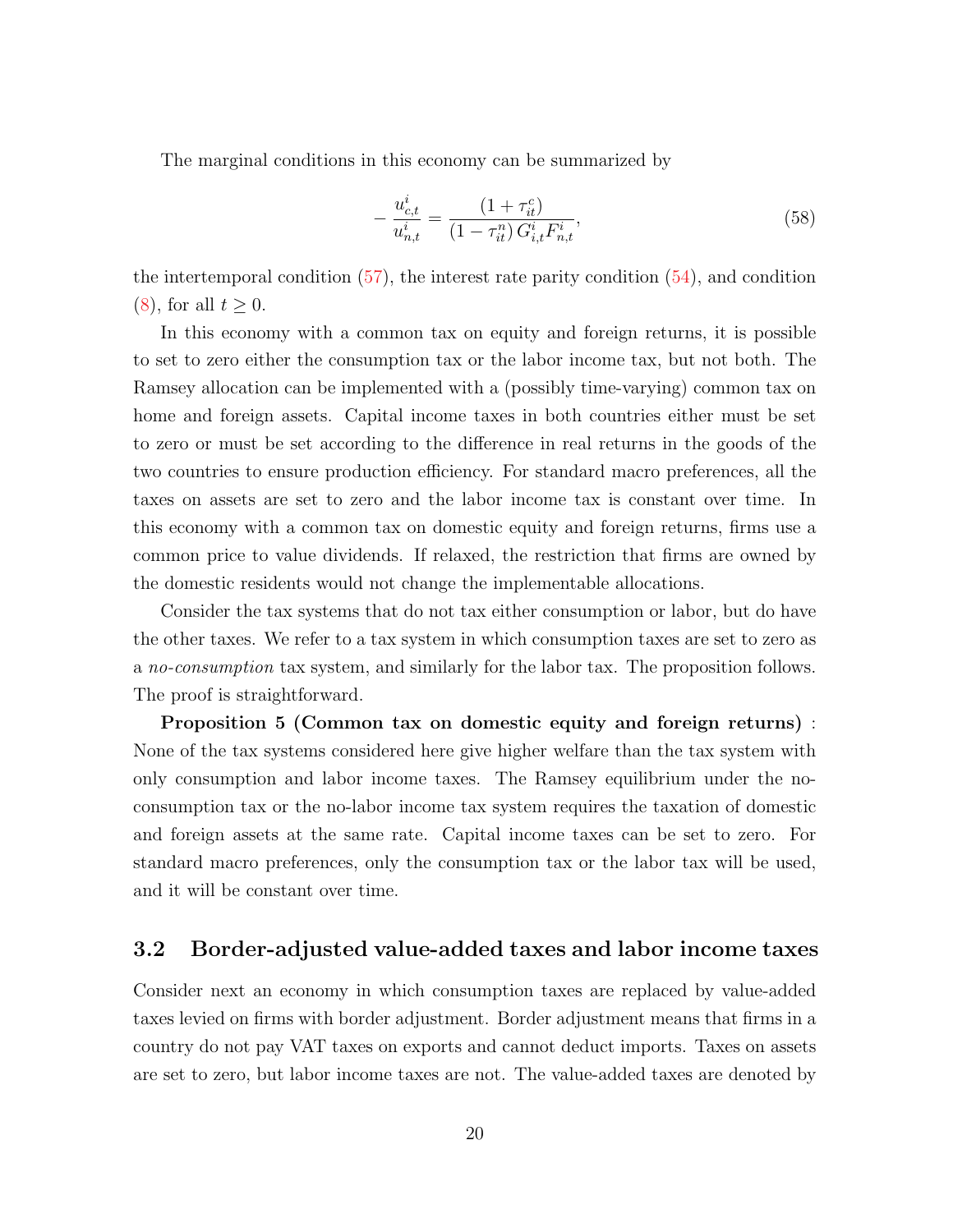$\tau_{it}^v$ . The setup is the same as in the economy with only consumption and labor income taxes, except that we distinguish prices in this economy with carets. Because taxes on assets are zero, there is a single intertemporal price of the numeraire.

The intermediate good firm now maximizes

$$
\sum_{t=0}^{\infty} \hat{Q}_t \left[ (\hat{p}_{i1t} y_{i1t} + \hat{p}_{i2t} y_{i2t}) - \hat{w}_{it} n_{it} - \hat{q}_{it} x_{it} \right] \n- \sum_{t=0}^{\infty} \hat{Q}_t \tau_{it}^v \left[ \hat{p}_{iit} y_{iit} - \hat{q}_{it} x_{it} \right]
$$
\n(59)

subject to [\(2\)](#page-5-4) and [\(4\)](#page-5-5), where  $\hat{p}_{ijt}$  is the price of the intermediate good produced in country  $i$  and sold in country  $j$ .

The final goods firm now maximizes

$$
\sum_{t=0}^{\infty} \hat{Q}_t \left[ \hat{q}_{it} G^i \left( y_{1it}, y_{2it} \right) - \hat{p}_{1it} y_{1it} - \hat{p}_{2it} y_{2it} \right] -
$$
\n
$$
\sum_{t=0}^{\infty} \hat{Q}_t \tau_{it}^v \left[ \hat{q}_{it} G^i \left( y_{1it}, y_{2it} \right) - \hat{p}_{it} y_{it} \right].
$$
\n(60)

The household problem is the same as above, except that the consumption taxes are set to zero.

The first order conditions of the household's problem now include

$$
-\frac{u_{c,t}^i}{u_{n,t}^i} = \frac{\hat{q}_{it}}{(1 - \tau_{it}^n) \,\hat{w}_{it}}, \, t \ge 0 \tag{61}
$$

$$
u_{c,t}^i = \frac{\hat{Q}_t \hat{q}_{it}}{\hat{Q}_{t+1} \hat{q}_{it+1}} \beta u_{c,t+1}^i, t \ge 0.
$$
 (62)

The first order conditions of the firms' problems for an interior solution are

$$
\hat{p}_{iit} (1 - \tau_{it}^v) F_{n,t}^i = \hat{w}_{it}
$$
\n(63)

$$
\hat{Q}_t \hat{q}_{it} \left(1 - \tau_{it}^v\right) = \hat{Q}_{t+1} \hat{p}_{iit+1} \left(1 - \tau_{it+1}^v\right) F_{k,t+1}^i + \hat{Q}_{t+1} \hat{q}_{it+1} \left(1 - \tau_{it+1}^v\right) \left(1 - \delta\right) \right) \tag{64}
$$

$$
\hat{p}_{iit} \left( 1 - \tau_{it}^v \right) = \hat{p}_{ijt} \tag{65}
$$

$$
\hat{q}_{it} G_{i,t}^i = \hat{p}_{iit} \tag{66}
$$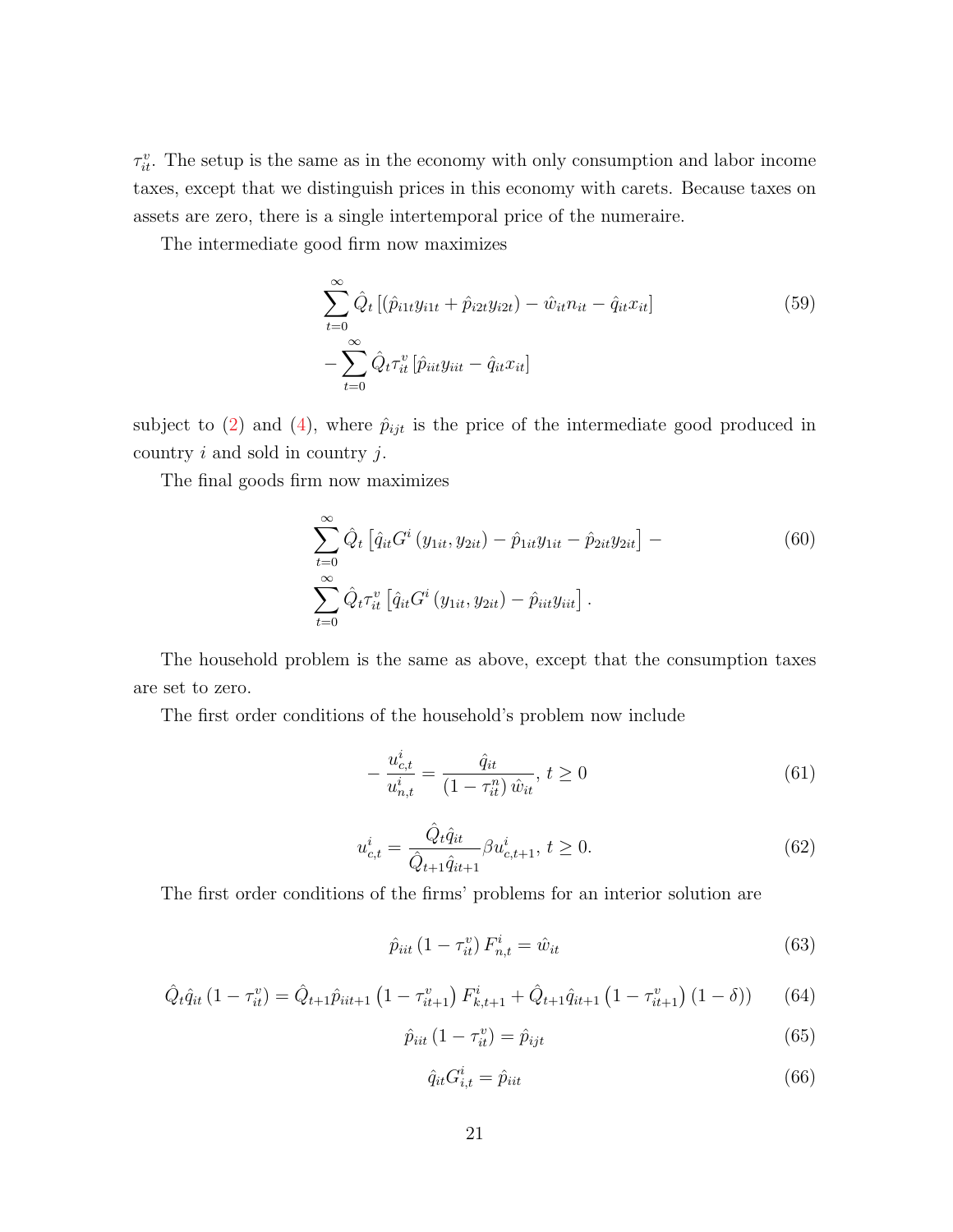$$
\hat{q}_{it} (1 - \tau_{it}^v) G_{j,t}^i = \hat{p}_{jit}, \text{ for } j \neq i.
$$
\n(67)

In order to show equivalence between these two tax systems, consider the following prices with value-added taxes. Let

<span id="page-22-0"></span>
$$
\hat{q}_{it} \left( 1 - \tau_{it}^v \right) = q_{it} \tag{68}
$$

$$
\hat{p}_{\text{it}}\left(1-\tau_{\text{it}}^v\right) = p_{\text{it}}\tag{69}
$$

<span id="page-22-1"></span>
$$
\hat{p}_{ijt} = p_{it}, \, j \neq i, \, \hat{w}_{it} = w_{it}, \, \hat{Q}_t = Q_t. \tag{70}
$$

Replacing the prices with caret in the first order conditions in the economy with valueadded taxes, we get i

$$
-\frac{u_{c,t}^i}{u_{n,t}^i} = \frac{q_{it}}{(1-\tau_{it}^v)(1-\tau_{it}^n) w_{it}}, \ t \ge 0 \tag{71}
$$

$$
u_{c,t}^i = \frac{Q_t q_{it}}{Q_{t+1} q_{it+1}} \frac{\left(1 - \tau_{it+1}^v\right)}{\left(1 - \tau_{it}^v\right)} \beta u_{c,t+1}^i, t \ge 0 \tag{72}
$$

 $p_{it}F_{n,t}^{i} = w_{it}$  (73)

$$
p_{it} = p_{it} \tag{74}
$$

$$
Q_t q_{it} = Q_{t+1} p_{it+1} F_{k,t+1}^i + Q_{t+1} q_{it+1} (1 - \delta))
$$
\n(75)

$$
q_{it}G_{j,t}^i = p_{jt}.\tag{76}
$$

These are the same conditions as in the economy with consumption taxes with

<span id="page-22-3"></span>
$$
1 - \tau_{it}^v = \frac{1}{1 + \tau_{it}^c}.\tag{77}
$$

The budget constraints of households in the two cases are [\(13\)](#page-7-0) and

<span id="page-22-2"></span>
$$
\sum_{t=0}^{\infty} \hat{Q}_t \left[ \hat{q}_{it} c_{it} - (1 - \tau_{it}^n) \hat{w}_{it} n_{it} \right] \le (1 - l_{i0}) a_{i,0},\tag{78}
$$

where

$$
a_{i,0} = \hat{q}_{i0} \left(1 - \tau_{i0}^v\right) \left[1 - \delta + G_{i,0}^i F_{k,0}^i\right] k_{i0} + Q_{i,-1} b_{i0} + \left(1 + r_{i0}^f\right) f_{i,0}.
$$

Using the condition establishing the equivalence between the prices in the two economies, [\(68\)](#page-22-0) and [\(70\)](#page-22-1), it follows that the budget constraint in the value-added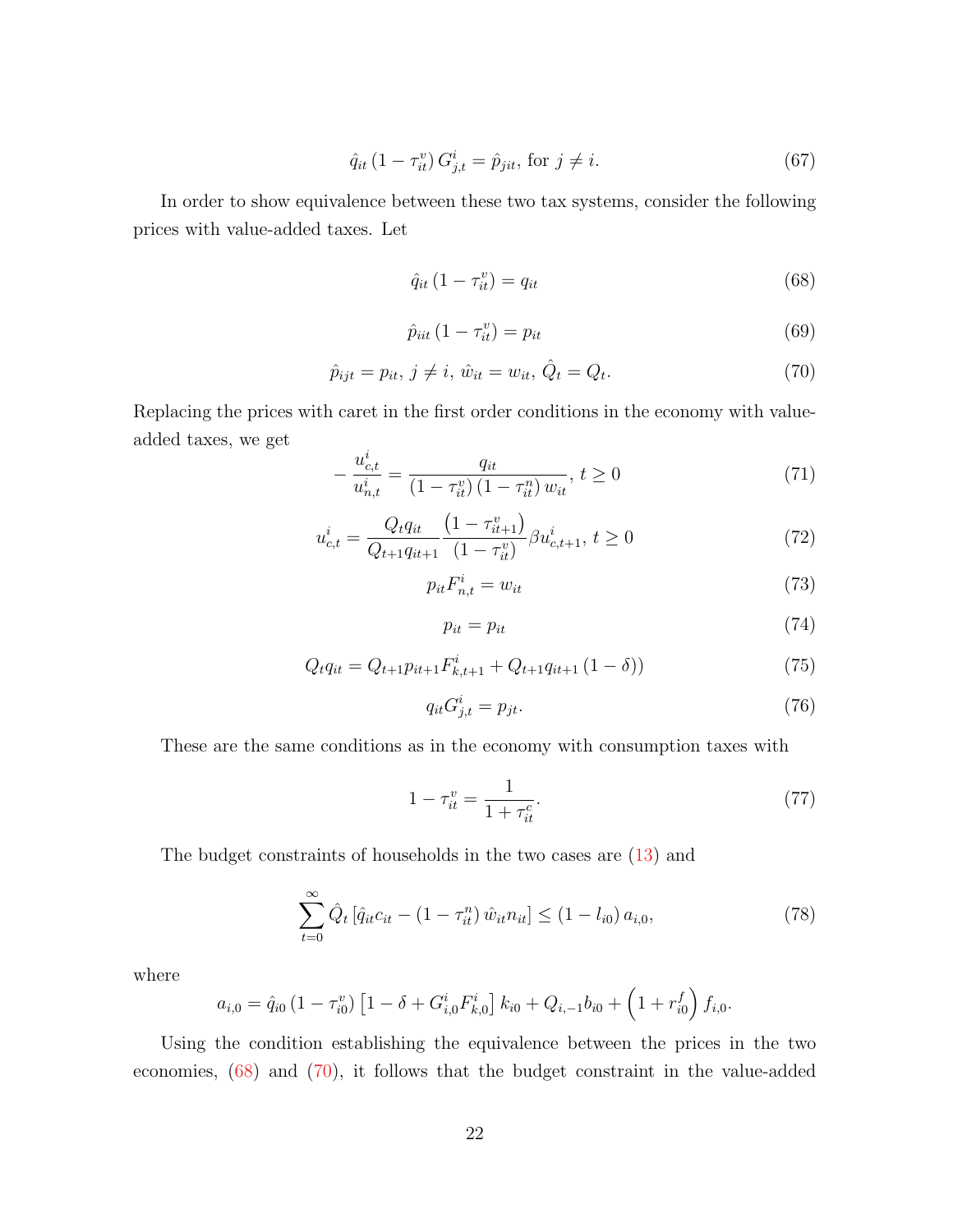economy [\(78\)](#page-22-2) becomes [\(13\)](#page-7-0).

The budget constraints of the governments in the value-added economy are given by

$$
\sum_{t=0}^{\infty} \hat{Q}_t \left[ \tau_{it}^v \left[ \hat{p}_{iit} y_{iit} - \hat{q}_{it} x_{it} \right] + \tau_{it}^v \left[ \hat{q}_{it} G^i \left( y_{1it}, y_{2it} \right) - \hat{p}_{iit} y_{itt} \right] + \left[ \tau_{it}^n \hat{w}_{it} n_{it} - q_{it} g_{it} \right] \right]
$$
\n
$$
= -l_{i0} a_{i0} + Q_{i,-1} b_{i0} - T_{i0}.
$$
\n(79)

The balance of payments conditions are

$$
\sum_{t=0}^{\infty} \hat{Q}_t \left[ \hat{p}_{ijt} y_{ijt} - \hat{p}_{jit} y_{jit} \right] = -\left( 1 + r_{i0}^f \right) f_{i,0} - T_{i0},\tag{80}
$$

where  $(1 + r_{10}^f) f_{1,0} + (1 + r_{20}^f) f_{2,0} = 0.$ 

Since  $\hat{p}_{ijt} = p_{it}$ , for  $j \neq i$ , the balance of payments condition coincides with the one with consumption and labor income taxes.

The two economies are equivalent. This is stated in the following proposition.

Proposition 6 (Value-added taxes with border adjustment): Competitive equilibrium allocations in the economies with consumption and value-added taxes coincide if the taxes in the two systems satisfy [\(77\)](#page-22-3).

## 3.3 Value-added taxes without border adjustment: The role of tariffs

Consider next an economy just like the one in the previous section, except that valueadded taxes are levied on firms without border adjustment. This means that the taxation of intermediate goods will be source based. We will also consider tariffs.

The tariff levied by country  $j$  on the good imported from the other country  $i$  is denoted by  $\tau_{ijt}^y$ . The value-added taxes in country *i* are denoted by  $\tau_{it}^v$ . The intermediate goods firm now maximizes

$$
\sum_{t=0}^{\infty} \hat{Q}_t \left[ (1 - \tau_{it}^v) \left( \hat{p}_{i1t} y_{i1t} + \hat{p}_{i2t} y_{i2t} - \hat{q}_{it} x_{it} \right) - \hat{w}_{it} n_{it} \right] \tag{81}
$$

subject to [\(2\)](#page-5-4) and [\(4\)](#page-5-5), where  $\hat{p}_{ijt}$  is the price of the intermediate good produced in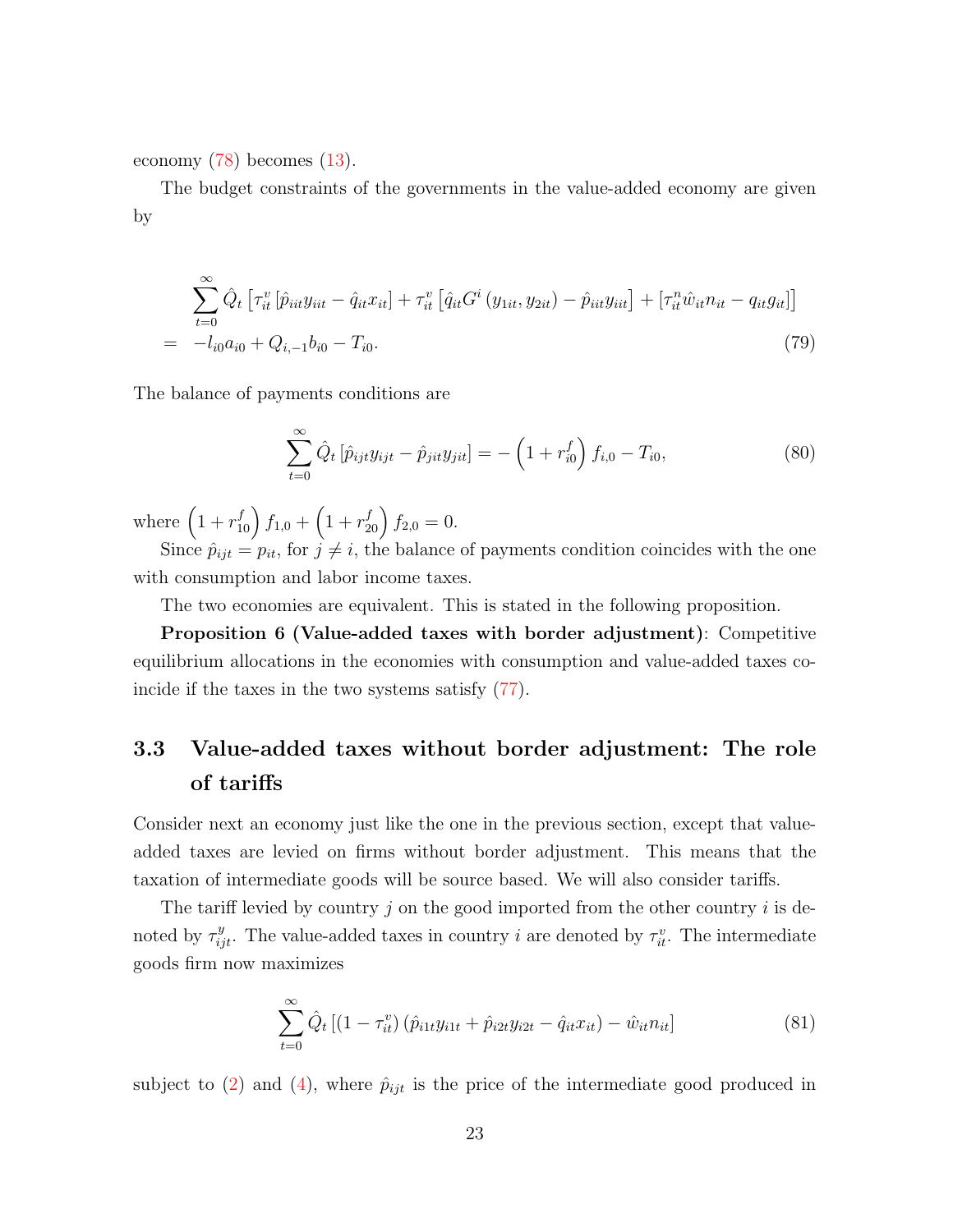country  $i$  and sold in country  $j$ .

The final goods firm in country 1 now maximizes

$$
\sum_{t=0}^{\infty} \hat{Q}_t (1 - \tau_{1t}^v) \left[ \hat{q}_{1t} G^1 (y_{11t}, y_{21t}) - \hat{p}_{11t} y_{11t} - (1 + \tau_{21t}^y) \hat{p}_{21t} y_{21t} \right]
$$
(82)

and similarly for country 2.

The household problem is the same as above, except that the consumption taxes are set to zero.

The first order conditions of the household's problem are

$$
-\frac{u_{c,t}^i}{u_{n,t}^i} = \frac{\hat{q}_{it}}{(1-\tau_{it}^n)(1-\tau_{it}^v)\hat{p}_{it}F_{n,t}^i}, \ t \ge 0
$$
\n(83)

$$
u_{c,t}^i = \frac{\hat{Q}_t \hat{q}_{it}}{\hat{Q}_{t+1} \hat{q}_{it+1}} \beta u_{c,t+1}^i, t \ge 0.
$$
\n(84)

The first order conditions of the firms' problems for an interior solution are

$$
\hat{p}_{iit} (1 - \tau_{it}^v) F_{n,t}^i = \hat{w}_{it}
$$
\n(85)

<span id="page-24-2"></span>
$$
\hat{Q}_t \hat{q}_{it} \left(1 - \tau_{it}^v\right) = \hat{Q}_{t+1} \hat{p}_{iit+1} \left(1 - \tau_{it+1}^v\right) F_{k,t+1}^i + \hat{Q}_{t+1} \hat{q}_{it+1} \left(1 - \tau_{it+1}^v\right) \left(1 - \delta\right) \right) \tag{86}
$$

$$
\hat{p}_{iit} = \hat{p}_{ijt} \equiv \hat{p}_{it} \tag{87}
$$

<span id="page-24-0"></span>
$$
\hat{q}_{it} G_{i,t}^i = \hat{p}_{it}, \, i = 1, 2 \tag{88}
$$

<span id="page-24-1"></span>
$$
\hat{q}_{it} G_{j,t}^i = \left(1 + \tau_{jit}^y\right) \hat{p}_{jit}, \text{ for } i \neq j. \tag{89}
$$

We can rearrange the first order conditions as

$$
-\frac{u_{c,t}^i}{u_{n,t}^i} = \frac{1}{(1 - \tau_{it}^n)(1 - \tau_{it}^v)G_{i,t}^i F_{n,t}^i}, \ t \ge 0
$$
\n
$$
(90)
$$

$$
u_{c,t}^{i} (1 - \tau_{it}^{v}) = (1 - \tau_{it+1}^{v}) \beta u_{c,t+1}^{i} [G_{i,t+1}^{i} F_{k,t+1}^{i} + 1 - \delta)].
$$

Using  $(88)$  and  $(89)$ , it follows that

$$
\frac{\hat{q}_{1t}}{\hat{q}_{2t}} = \frac{\left(1 + \tau_{21t}^{y}\right)G_{2,t}^{2}}{G_{2,t}^{1}} = \frac{G_{1,t}^{2}}{\left(1 + \tau_{12t}^{y}\right)G_{1,t}^{1}}.
$$
\n(91)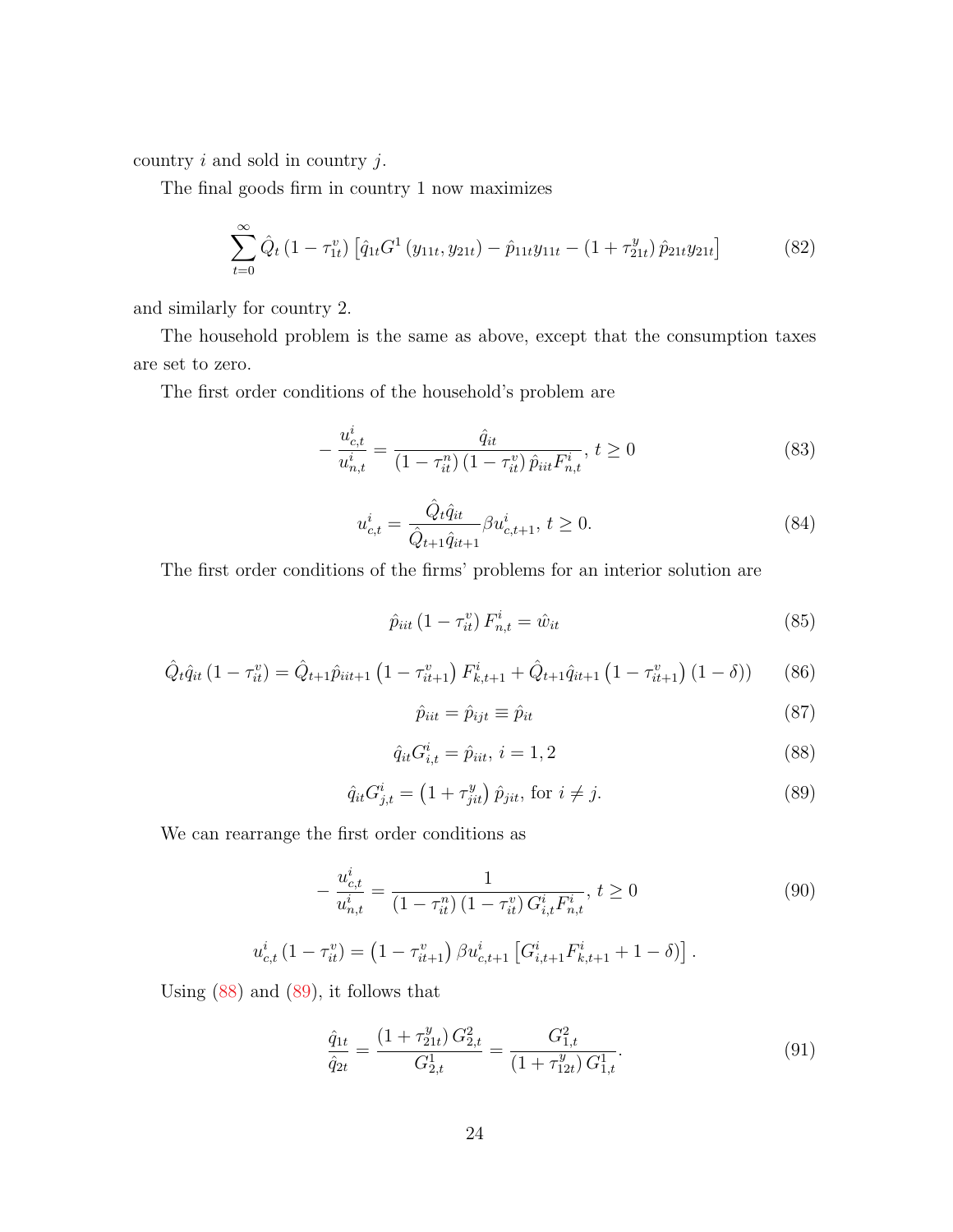Using  $(86)$  and  $(88)$ , we have that

$$
\frac{1 - \tau_{1t+1}^v}{1 - \tau_{1t}^v} \frac{\hat{q}_{1t+1}}{\hat{q}_{1t}} \left[ G_{1,t+1}^1 F_{k,t+1}^1 + 1 - \delta \right] = \frac{1 - \tau_{2t+1}^v}{1 - \tau_{2t}^v} \frac{\hat{q}_{2t+1}}{\hat{q}_{2t}} \left[ G_{2,t+1}^2 F_{k,t+1}^2 + 1 - \delta \right]. \tag{92}
$$

The marginal conditions are summarized by

$$
-\frac{u_{c,t}^i}{u_{n,t}^i} = \frac{1}{(1-\tau_{it}^n)(1-\tau_{it}^v)G_{i,t}^iF_{n,t}^i}
$$
(93)

$$
u_{c,t}^{i} (1 - \tau_{it}^{v}) = (1 - \tau_{it+1}^{v}) \beta u_{c,t+1}^{i} [G_{i,t+1}^{i} F_{k,t+1}^{i} + 1 - \delta)] \qquad (94)
$$

$$
\frac{\left(1-\tau_{1t+1}^v\right)\left(1-\tau_{2t}^v\right)\left(1+\tau_{21t+1}^y\right)}{\left(1-\tau_{2t+1}^v\right)\left(1-\tau_{1t}^v\right)\left(1+\tau_{21t}^y\right)}\frac{G_{2,t}^1}{G_{2,t+1}^1}\left[G_{1,t+1}^1F_{k,t+1}^1+1-\delta\right] = \frac{G_{2,t}^2}{G_{2,t+1}^2}\left[G_{2,t+1}^2F_{k,t+1}^2+1-\delta\right] \tag{95}
$$

$$
\frac{\left(1-\tau_{1t+1}^v\right)\left(1-\tau_{2t}^v\right)\left(1+\tau_{12t}^v\right)}{\left(1-\tau_{2t+1}^v\right)\left(1-\tau_{1t}^v\right)\left(1+\tau_{12t+1}^v\right)}\frac{G_{1,t}^1}{G_{1,t+1}^1}\left[G_{1,t+1}^1F_{k,t+1}^1+1-\delta\right]=\frac{G_{1,t}^2}{G_{1,t+1}^2}\left[G_{2,t+1}^2F_{k,t+1}^2+1-\delta\right]
$$
\n
$$
(96)
$$

$$
\frac{G_{2,t}^1}{G_{1,t}^1} = \frac{\left(1 + \tau_{21t}^y\right)\left(1 + \tau_{12t}^y\right)G_{2,t}^2}{G_{1,t}^2}.
$$
\n(97)

In order to have production efficiency, verifying [\(7\)](#page-5-1) and [\(8\)](#page-5-3), it must be that

$$
\frac{\left(1 - \tau_{1t+1}^v\right)\left(1 - \tau_{2t}^v\right)}{\left(1 - \tau_{1t}^v\right)\left(1 - \tau_{2t+1}^v\right)} = \frac{1 + \tau_{12t+1}^y}{1 + \tau_{12t}^y}
$$

and

$$
\left(1 + \tau_{12t+1}^{y}\right)\left(1 + \tau_{21t+1}^{y}\right) = \left(1 + \tau_{12t}^{y}\right)\left(1 + \tau_{21t}^{y}\right) = 1.
$$

The Ramsey allocation in the economy with consumption taxes can be implemented in this economy with a VAT without border adjustment and tariffs. The tariffs have to compensate each other  $1 + \tau_{12t}^y = 1/(1 + \tau_2^y)$  $y_{21t}^y$ , so that if the tariff is positive in one country, it must be negative in the other. The compensating tariffs must be time varying to undo the distortions imposed by the VAT taxes on the (dynamic) production efficiency condition, [\(7\)](#page-5-1). The value-added taxes will have to move over time, differently in the two countries to implement the optimal intertemporal distortions, and the labor income tax will implement the optimal intratemporal distortion. Without tariffs, the Ramsey allocation in the economy with both consumption and labor income taxes cannot in general be achieved.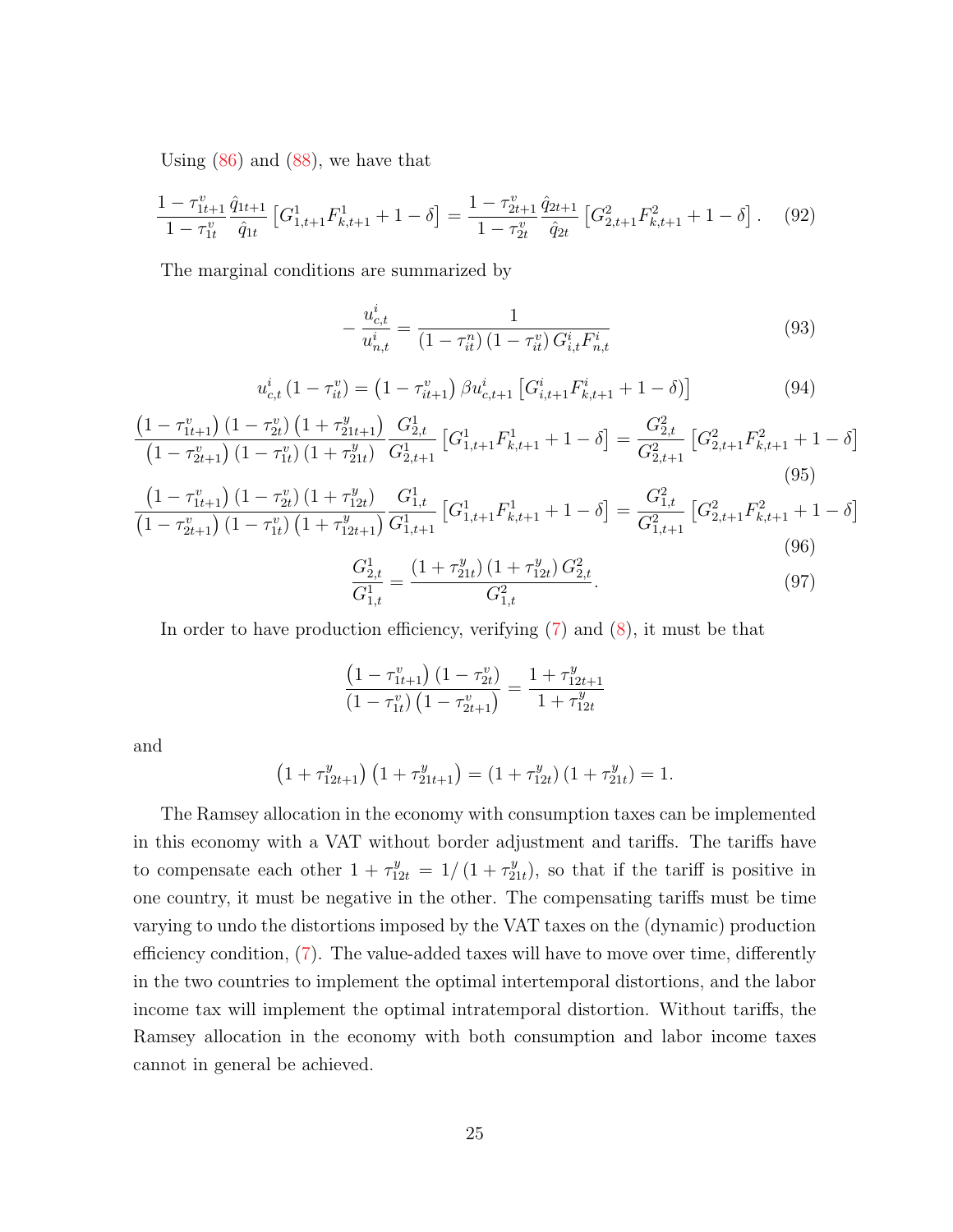For standard macro preferences, there is no need for tariffs, and the Ramsey allocation can be achieved with VAT taxes that, in general, are different across countries but constant over time. Border tax adjustments in this case are irrelevant.

We state these results in the following proposition.

Proposition 7 (Value-added taxes without border adjustment): The Ramsey allocation can be implemented with consumption taxes replaced by value-added taxes without border adjustment and tariffs. The tariffs must compensate each other and have to be time varying to compensate value-added taxes that may move differently across time in the two countries. For standard macro preferences, the value-added tax rates are constant over time, and therefore there is no need for tariffs.

Corollary: In general, the Ramsey allocation cannot be implemented with a tax system with labor income taxes and value-added taxes without border adjustment.

Origin- versus destination-based taxation In order to discuss restrictions on tax systems based on origin and destination, we need to be clear about what we mean by a destination-based system and an origin-based system mean. One possible meaning is the following. A destination-based system is one in which taxes are set by the destination country; similarly, an origin-based system is one in which taxes are set by the country from where the goods originate. In such a destination-based system there is no reason to tax imports at the same rate as domestically produced goods. Similarly, in an origin-based system, there is no reason to tax exports at the same rate as domestically used goods. In such a system, whether destination-based or origin-based, there would be four tax rates that would allow to implement the Ramsey allocation. Under the destination based system, the Ramsey policy would set the rate on imports equal to the rate on domestically produced goods, and under the originbased system, the rate on exports would be equal to the rate on the goods produced in the destination country.

Another interpretation of destination- versus source-based systems is more restrictive but is also closer to what most people have in mind. That is, a destination-based system is one where tax rates do not depend on origin, and an origin-based system is one where tax rates do not depend on destination. In this case, the VAT system with border adjustment would be a destination-based system, and the VAT system without border adjustment would be an origin based system. In the case of value-added taxes with border adjustment, the goods leave the country untaxed and are taxed in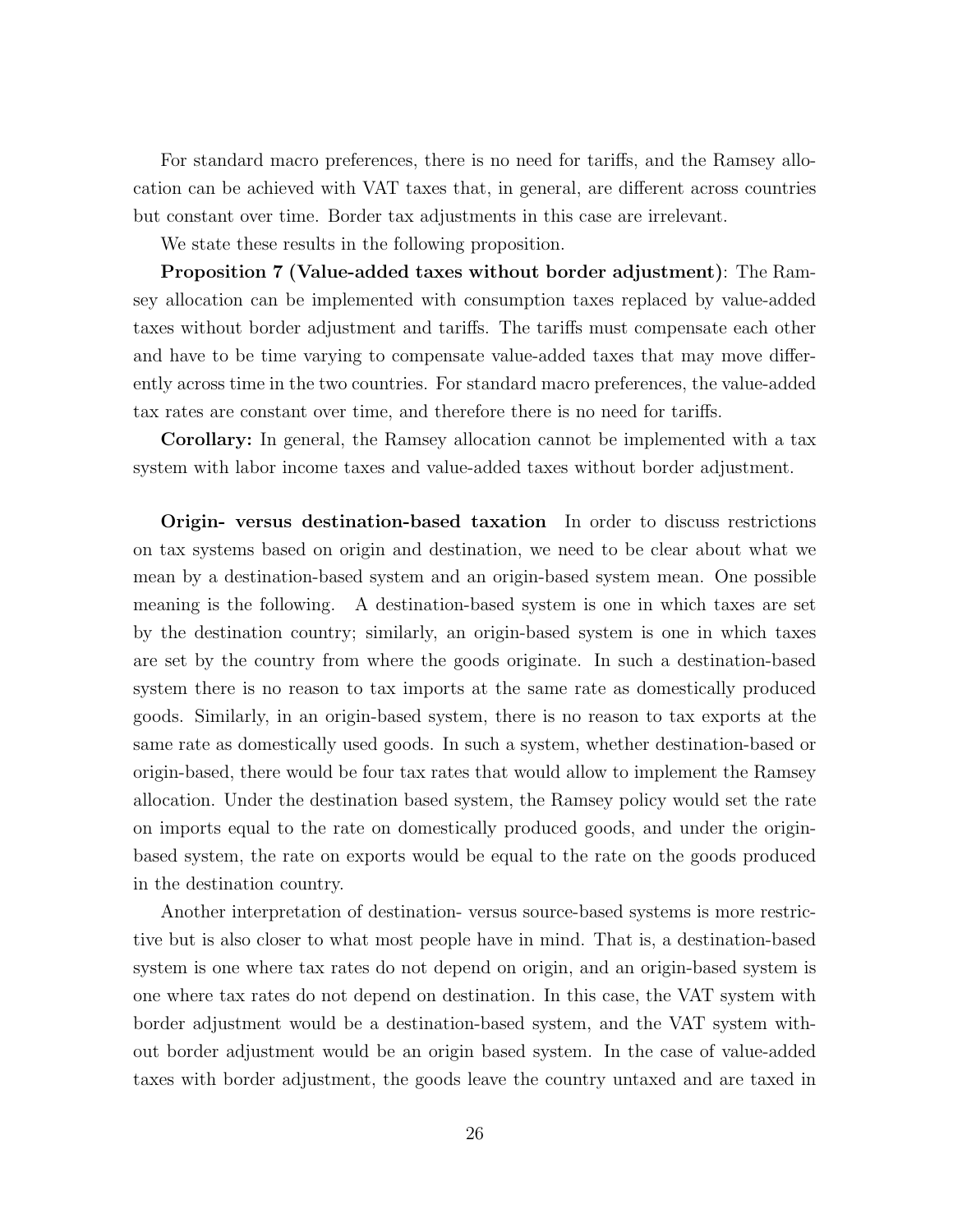the destination country at the single value-added tax rate in the destination country. In the case with value-added taxes without border adjustments, however, goods are taxed at the single rate of the origin country. For this interpretation of destinationand origin-based systems, the destination-based system does not impose relevant restrictions on the set of implementable allocations, but the origin-based system, would in general impose such restrictions. Without tariffs, the destination-based system is superior, since in general it is not possible to implement the Ramsey allocation without tariffs when no border adjustments are made. Those restrictions would be undone by tariffs, but tariffs would convert an origin-based system into a destination-based one.

### 4 Concluding remarks

We characterize cooperative Ramsey allocations in the open economy. We show that free trade is also optimal in the second best Ramsey allocation and that for standard macro preferences, capital should never be taxed. For general preferences there is no presumption that capital should also be taxed along the transition. We study alternative implementations of the Ramsey allocation including residence-based taxation of equity returns, foreign asset returns and firms profits. We also consider value-added taxes with and without border adjustments. In these environments with capital accumulation, border adjustments matter for the optimal allocations. We discuss the desirability of destination- versus origin-based taxation of goods.

The results on the taxation of capital are related to the influential results of Chamley (1986) and Judd (1985) which argue that capital should not be taxed in the steady state but should be heavily taxed along a transition. They are also related to the more recent literature, in Bassetto and Benhabib (2006) and Straub and Werning (2015), that challenge the optimality of zero taxation of capital in the steady state. The contrasting results are explained in Chari et al. (2016).

### References

- [1] Armenter, Roc, 2008, "A Note on Incomplete Factor Taxation," Journal of Public Economics 92 (10-11), 2275–2281.
- [2] Atkeson, Andrew, V. V. Chari, and Patrick J. Kehoe, 1999, "Taxing Capital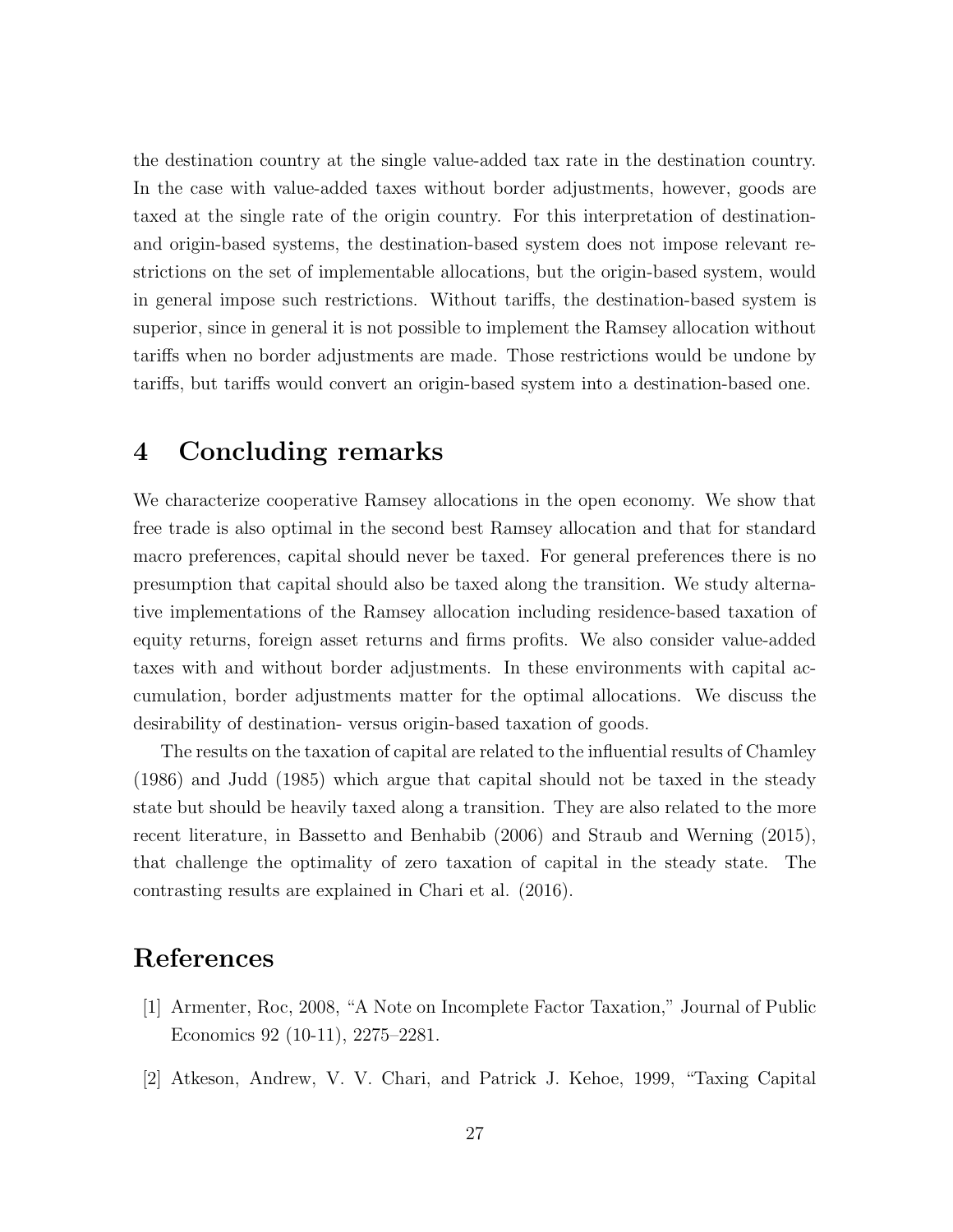Income: A Bad Idea," Federal Reserve Bank of Minneapolis Quarterly Review 23  $(3), 3-18.$ 

- [3] Atkinson, Anthony B. and Joseph E. Stiglitz, 1972, "The Structure of Indirect Taxation and Economic Efficiency," Journal of Public Economics 1 (1), 97–119.
- [4] Auerbach, Alan, Michael P. Devereux, Michael Keen, and John Vella, 2017, "Destination-Based Cash Flow Taxation," Oxford University Center for Business Taxation WP 17/01.
- [5] Backus, David K., Patrick J. Kehoe and Finn E. Kydland, 1994, "Dynamics of the Trade Balance and the Terms of Trade: The J-Curve?," American Economic Review 84 (1), 84-103.
- [6] Barbiero, Omar, Emmanuel Farhi, Gita Gopinath, and Oleg Itskhoki, 2017, "The Economics of Border Adjustment Tax," mimeo, Harvard University.
- [7] Bassetto, Marco, and Jess Benhabib, 2006, "Redistribution, Taxes, and the Median Voter," Review of Economic Dynamics 9(2), 211-223.
- [8] Chamley, Christophe, 1986, "Optimal Taxation of Capital Income in General Equilibrium with Infinite Lives," Econometrica 54 (3), 607–622.
- [9] Chari, V.V., Lawrence J. Christiano, and Patrick J. Kehoe, 1994, "Optimal Fiscal Policy in a Business Cycle Model," Journal of Political Economy 102 (4), 617–52.
- [10] Chari, V. V., Juan Pablo Nicolini, and Pedro Teles, 2016, "Optimal Capital Taxation Revisited," mimeo, Federal Reserve Bank of Minneapolis.
- [11] Coleman, Wilbur John II, 2000, "Welfare and Optimum Dynamic Taxation of Consumption and Income," Journal of Public Economics 76 (1), 1–39.
- [12] Diamond, Peter A and James A. Mirrlees, 1971, "Optimal Taxation and Public Production I: Production Efficiency," American Economic Review 61 (1), 8–27.
- [13] Dixit, Avinash, 1985, "Tax Policy in Open Economies," in Handbook of Public Economics, Vol. 1, ed. Alan Auerbach and Martin Feldstein. Amsterdam: North-Holland.